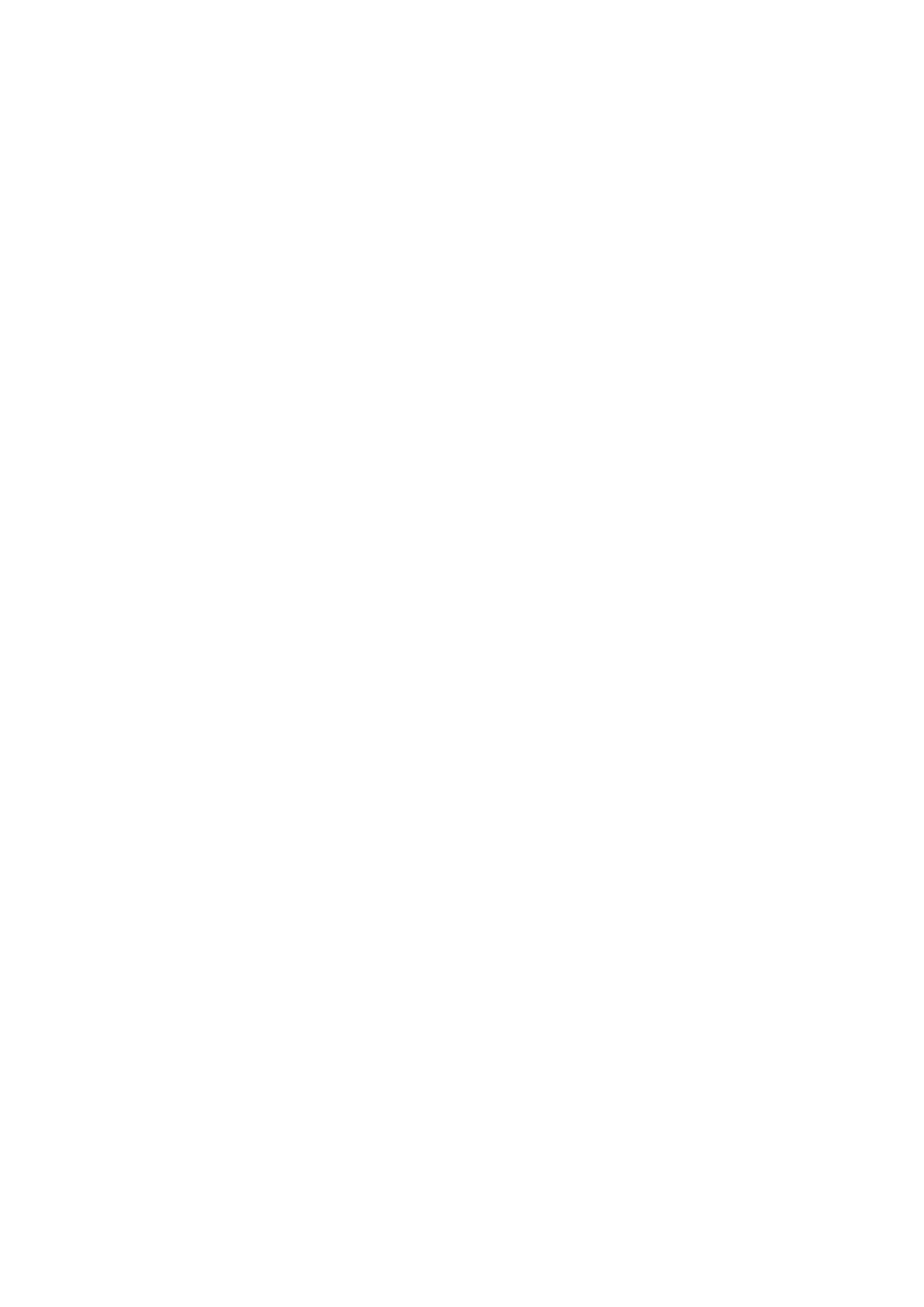*پژوهشنامهٔ انتقادی متون و برنامههای علوم انسانی،* پژوهشگاه علوم انسانی و مطالعات فرهنگی ماهنامهٔ علمی (مقالهٔ علمی ــ پژوهشی)، سال ۲۲، شمارهٔ ۲، اردیبهشت ۱۴۰۱، ۴۵۷ ـ ۴۸۱

# نقدی بر کتاب *بانکداری اسلامی*

محمد واعظ برزانبي\*

#### حكىدە

یس از تشکیل گروه اقتصاد شورای تحول علوم انســانی (۱۳۸۸ه.ش.)، برنامــه درســی دوره کارشناسی رشته اقتصاد در آن گروه تهیه و در سال ۱۳۹۶ه.ش. به تصـویب نهـایی رسـید و برای اجراء از سال ۱۳۹۷ ه.ش. به دانشگاهها و مؤسسات آمـوزش عـالی ابـلاغ شــد. بــرای اتقان در اجرای برنامه، مجموعهای از دروس برای تدوین کتب درســی مربوطــه بــه اســاتید مبرز سفارش داده شد. کتاب «بانکداری اسلامی» از اولین آثار منتشر شده بـراین مبنــا اســت که اکنون به عنوان یک متن درسی مورد استفاده قـرار مـی گیـرد و داوری آن مـی توانــد بــه ارتقاء سیر آثار درسی در حال تدوین و آثار آتی، بر مبنـای برنامــه جدیــد دوره کارشناســی، کمک کند. این مقاله نقد، بر مبنای روش تحلیلی– توصیفی تــدوین شــده کــه ضــمن مــرور تحلیلی محتوای اثر، سعی در ارزیابی شکلی و محتوایی اَن کرده است. نتایج به دسـت اَمـده نشان میدهد نگارش اثر در مجموع روان و رسا بـوده و قواعـد ویــرایش و نگــارش در آن رعایت شده است. بر اساس مبانی منطقی و نظرخواهی تجربی از دانشجویان و با توجـه بــه این که اثر مبتنی بر مطالعات متعدد و وثیق قبلـی نویســندگان بــوده، موفــق بــه انتقــال فهــم مشروع، منطقی و امکانپذیر از بانکداری اسلامی به مخاطب نوعی شـده اسـت. مهــمتــرین ضعفهای قابل ذکر اثر، طرح بانکداری اسلامی برای یک اقتصـاد بسـته، رویکـرد خـرد و ابستا و عدم استفاده از الگوی کمّر در آن است.

**کلیدهاژهها:** بانکداری اسلامی، روش تحلیلی، شورای تحول علـوم انسـانی، منبـع درسـی، نقد اثر .

> \* دانشيار اقتصاد، عضو هيأت علمي، دانشگاه اصفهان، اصفهان، ايران، m.vaez@ase.ui.ac.ir تاریخ دریافت: ۰/۰۹/۲۹/۲۹، تاریخ پذیرش: ۱۴۰۱/۰۱/۱۴

 $\odot$ Copyright © 2018, This is an Open Access article distributed under the terms of the Creative Commons Attribution 4.0 International, which permits others to download this work, share it with others and Adapt the material for any purpose.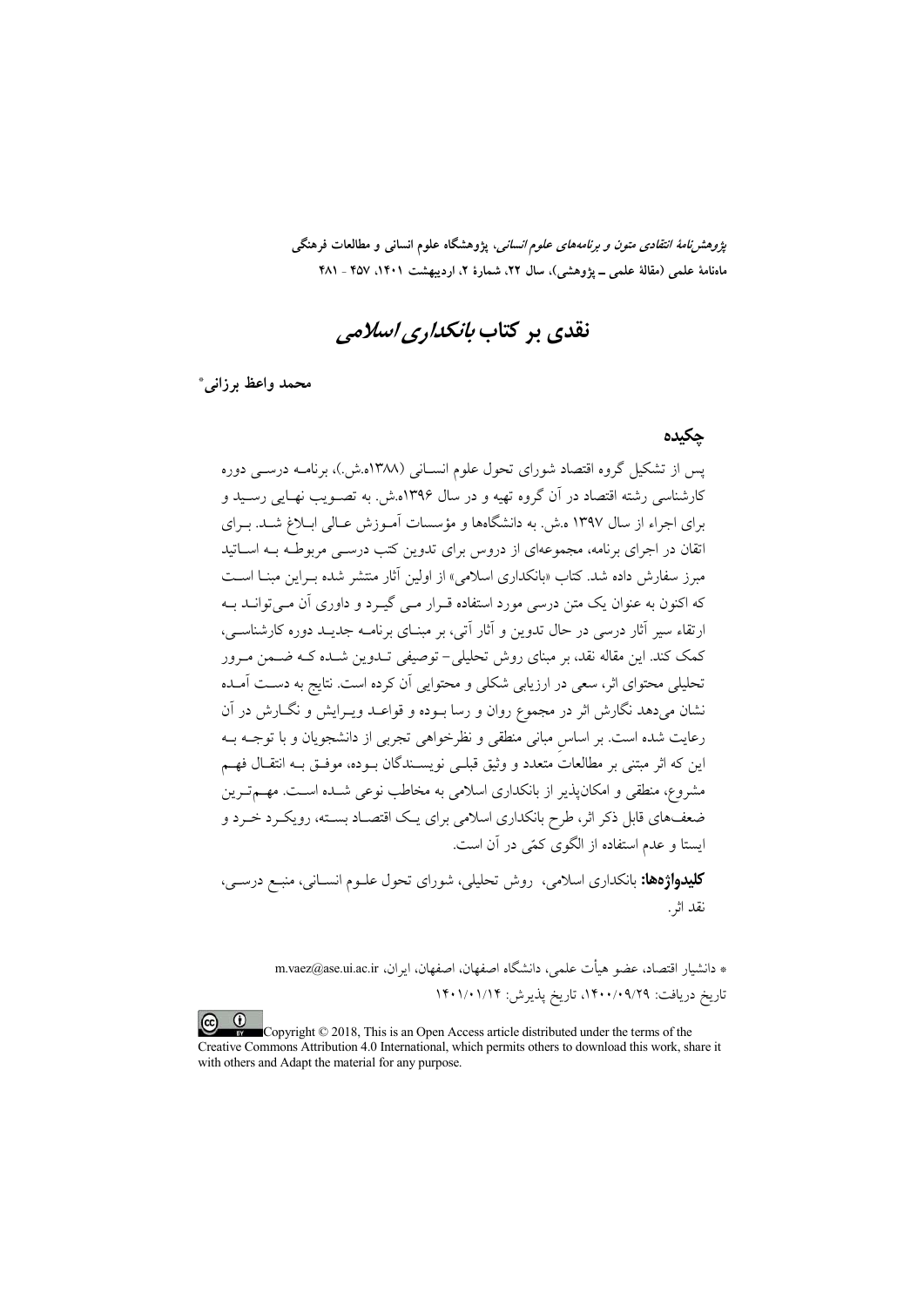### **1.**

یول و بانکداری از حوزههای مهم و سابقهدار اقتصـاد اسـت کـه پیرامـون آن آثـار متعــددی انتشار یافته است. اهمیت و تأثیر بنیادین این حوزه به گونـهای اســت کــه بســیاری از کتــب پایهای اقتصاد کلان به ان ورود کردهاند. برای مثال کتــاب معــروف «نظریــه تعــادل عمــومی اشــتغال، بهـره و يــول-The General Theory of Employment, Interest and Money» اثــر جان مینارد کینز هرچند به نظر می رسد متنی راجع به برآیند بازارهـای کــلان باشــد، امــا در اصل یک کتاب اقتصاد پول است، به طوری کـه متناسـب بــا تحلیــل پــول، نظــام بانکــداری معرفی و تحلیل می شود. در دهههای اخیر اندیشمندان اقتصاد اسلامی، ماهیت پول و بهتبــع ان بعضــي نقــشهــا و وظــايف متعــارف، بـــه خصـــوص نقــش ذخيــره ارزش، پـــول را بهچالش کشیدند. خارج از حوزه موضوعی اقتصاد اسلامی، در سال&ای اخیر، به ویــژه بعــد ز بحران مالی جهانی ۲۰۰۸ بحثها و نقـدهـای زیـادی در موضـوع پـول و کـارکرد نظـام بانکداری رایج که در دو حوزه اصلی خدمات خود، یعنی تجهیز و تخصیص منابع، مبتنی بــر قرض ربوي است، صورت گرفت.

لزام قانون اساسی جمهــوری اســلامی ایــران ٰ بــه اســتقرار نظــام بــانکی فــارغ از ربــا و نهادسازیهای صورت گرفته بـر ان مبنـا در اقتصـاد ايـران، ضـرورت گنجانــدن درســی در موضوع بانکداری اسلامی در برنامه جدید اموزشی دوره کارشناسی رشــته اقتصــاد بــود، امــا مسئله اصلی انتخاب متن درسی در برنامه جدید اموزشی رشته اقتصاد بر اسـاس ســه اصــل بومیسازی، نوین سازی و کارامد سازی بود. بر مبنای ارزیــابی عمــده اثــار موجــود پــول و بانکداری اسلامی توسط گروه اقتصـاد شــورای بررســی متــون و کتــب درســی، پژوهشــگاه علوم انســانی و مطالعــات فرهنگــی، آن آثــار تــأمین کننــده اهــداف و سرفصــلهــای درس بانکداری اسلامی برنامه جدید نبود، لـذا طبــق ســفارش صــورت گرفتــه اثــر موضــوع نقــد (نظریور و دیگران،۱۳۹۶) تهیه و منتشر شد.

برمبنای شناخت قبلی از اثار نویسندگان اصلی اثر، سؤال محوری مقاله جاری این اسـت که ایا اثر موجود دارای عمده ویژگیهای متن درسـی بانکـداری اســلامی اســت؟ در مقالــه جاری این سؤال از روش تحلیلی– توصیفی پاسخ داده می شود. آن چنان که ابتدای اثر، در سخن سمت، آمده :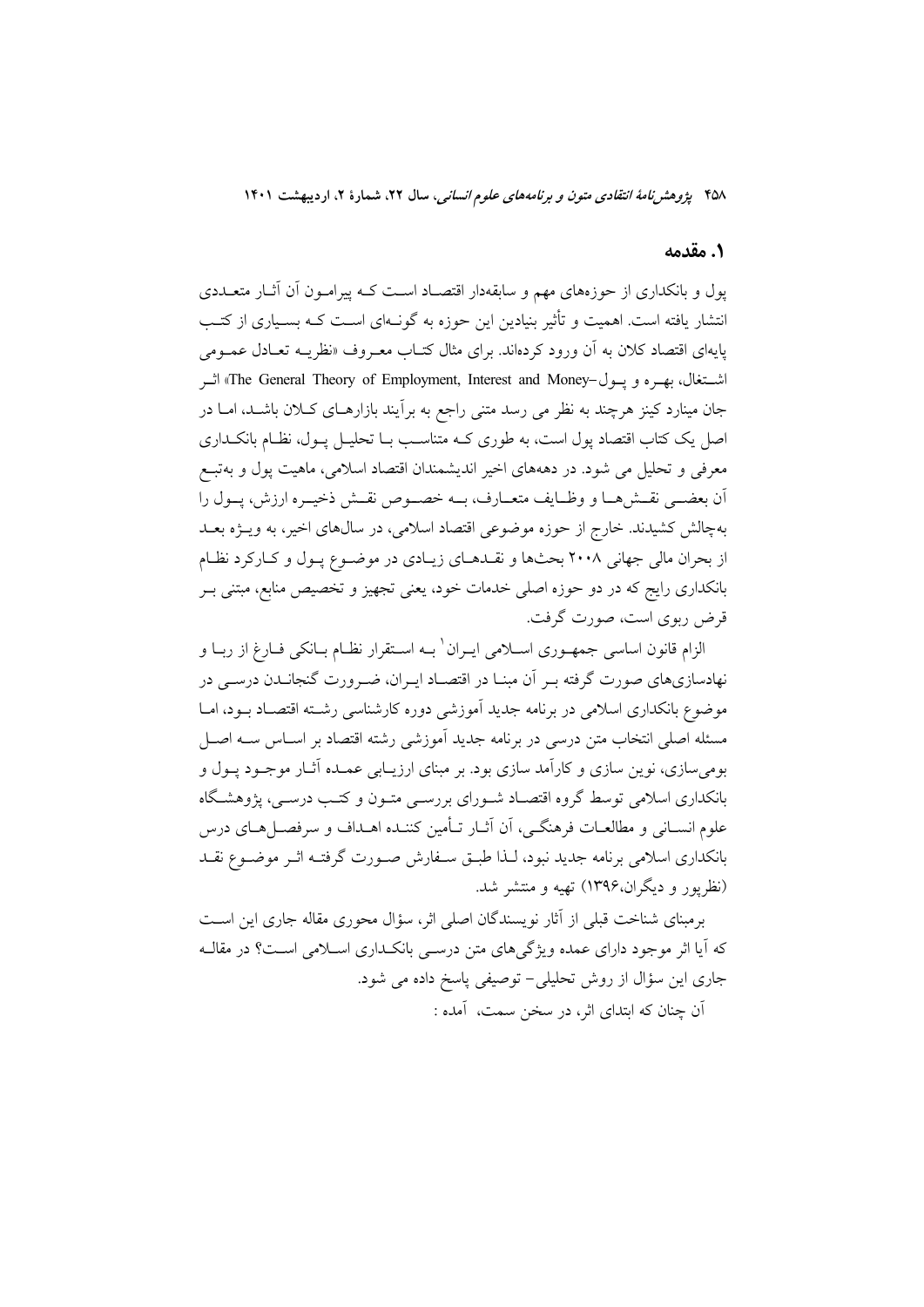"کتاب بانکداری اسلامی(نظرپورودیگران،۱۳۹۶) برای دانشجویان رشتههای مــدیریت و قتصاد در مقطع کارشناسی به عنوان منبع اصلی درس بانکداری اسلامی به ارزش سه واحــد تدوين شده است".

به عبارت دیگر، این کتاب بر مبنای برنامه درسی دوره کارشناسی اقتصاد و سرفصل۱عای مصوب درس بانکداری اسلامی گروه اقتصـاد طـرح تحـول علـوم انســانی طبـق سـفارش، تدوین داده شده است. لذا داوری آن در مسـیر اجـرای بهتـر برنامـه مصـوب طـرح تحـول علوم انسانی است.

هدف از تدوین کتاب(نظریورودیگران،۱۳۹۶) در صفحه ده پیش گفتـار، بــه عنــوان یــک متن درسی، چنین امده است:

در این کتاب تلاش شده است، تا حد امکان، دستاوردها و اثار علمی سه دهــه محققــان قتصاد اسلامی درباره مباحث مربوط به بانکداری اسلامی مطرح و متناسب بـا بضــاعت علمی، نقد و بررسی شود و راهکارهای ارائه شــده اندیشــمندان و پژوهشــگران حــوزه بانکداری اسلامی برای حل مشکلات و چالش۱مای بانکداری کشورمان، بیان شود.

### **2. معرفی اثر**

کتاب «بانکداری اسلامی» توسط نظر پورمحمد تقی، موسویان سید عبــاس و خزائــی ایــوب، چاپ اول، با قطع وزیری در ۳۶۷ صفحه، سال ۱۳۹۶ توسط سازمان مطالعه و تــدوین کتــب علوم انسانی دانشگاه ها(ســمت)، پژوهشــکده تحقیــق و توســعه علــوم انســانی، و شــورای تخصصی تحول و ارتقاء علوم انسانی در ۵۰۰ نسخه منتشر شد.

## **#\$ %&'(  ! 3 .**

ثر دارای سه نویسنده است، که با توجه به منابع تصریح شده در پایان اثر، نویسندگان اصــلی نظر پور محمد تقی و موسویان سید عباس بوده که در ذیل معرف*ی می* شوند:

محمد تقی نظر پور<sup>۲</sup> در کنار تحصیلات و پژوهش های حــوزوی، فــارغ|لتحصــیل دوره کارشناسی اقتصاد دانشگاه مفید(۱۳۷۳)، کارشناسی ارشد توســعه اقتصــادی و برنامــه ریــزی دانشگاه علامه طباطبایی(۱۳۷۶) و دکتری اقتصاد دانشگاه مفید (۱۳۸۷) بود. اثار قبلی ایشــان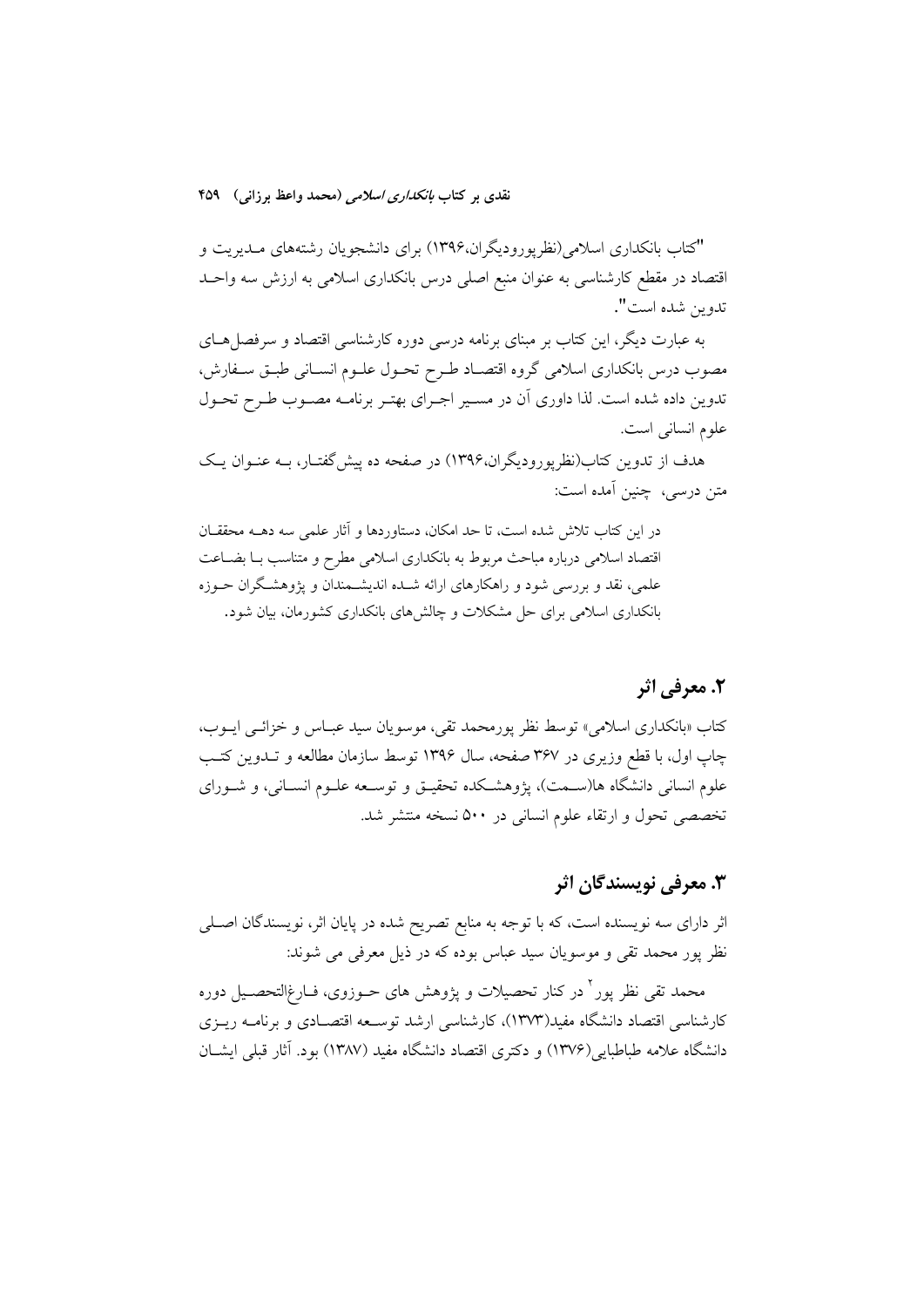در بانکداری اسلامی شامل کتابهای عقد و اوراق استصناع، ارتبـاط متقابــل نظـام بــانکی و بازار سرمایه و بانکداری بدون ربا از نظریه تا تجربه و ۵۸ مقاله یژوهشی در زمینه بانکـداری اسلامي بوده است.

سيد عباس موسويان ّ در كنــار تحصــيلات و پــژوهش۹مــاي حــوزوي، فــارغ التحصــيل دوره كارشناســي اقتصـــاد دانشـــگاه مفيـــد(١٣٧٢)، كارشناســـي ارشـــد اقتصـــاد دانشـــگاه شهید بهشتی(۱۳۷۵)، دکتری تفسیر و علوم قرآنس(۱۳۸۲) و دکتـری فقــه اقتصــادی(۱۳۸۴) بود. ایشـان تحقیقـات انبـوهی در زمینـه بانکـداری اسـلامی داشـت و بـه عنـوان یکـی از صاحب نظران این حوزه شناخته می شود که تعدادی از طرحهای ایشان در این زمینه تـاکنون به اجراء در آمده است. ایشان برنده اولین جایزه جهانی علــوم انســانی- اســلامی بــه خــاطر نظریه یودازی در اقتصاد اسلامی سود. در زمینیه بانکیداری اسپلامی، تعیدادی از آثیار ایشیان عبارتاند از: ربا و مسائل عصر حاضر، نظام های پولی، تجربه بانکداری بدون ربـا در ایــران، معاملات بانکی از دیدگاه مراجع تقلید و بانکداری اسلامی: مبانی نظـری —تجـارب عملـی. ضمناً از ایشان بیش از یکصد مقاله پژوهشـی منتشـر شـده کـه عمـدتا در زمینــه بانکـداری اسلامی است.

دکتر ایــوب خزائــی از پژوهشـگران جــوان ، دانــش آموختــه دکتــری اقتصــاد دانشـگاه مازندران، عمدتاً دارای پژوهش هایی در زمینه مالی اسلامی و بانکداری اسلامی است.

## ۴. ارزیابی شکلی اثر

با توجه به این که اثر تحت ویراستاری قرار گرفته، روان و رســا اســت و قواعــد ویــرایش و نگارش در آن رعایت شده است. معهذا مســائل ویراســتاری شناســاییشــده مــتن بــه شــرح ذيل است:

### ۱.۴ ناسازگاری وإژگان

در متن در موارد نادری ثبات به کار گیری واژه تخصصی رعایت نشده است. بـرای مثــال در صفحه ۱۰۱ عنوان اصلی بحث «نظریههایی در بـاره شـیوه هـای تـأمین مـالی در بانکـداری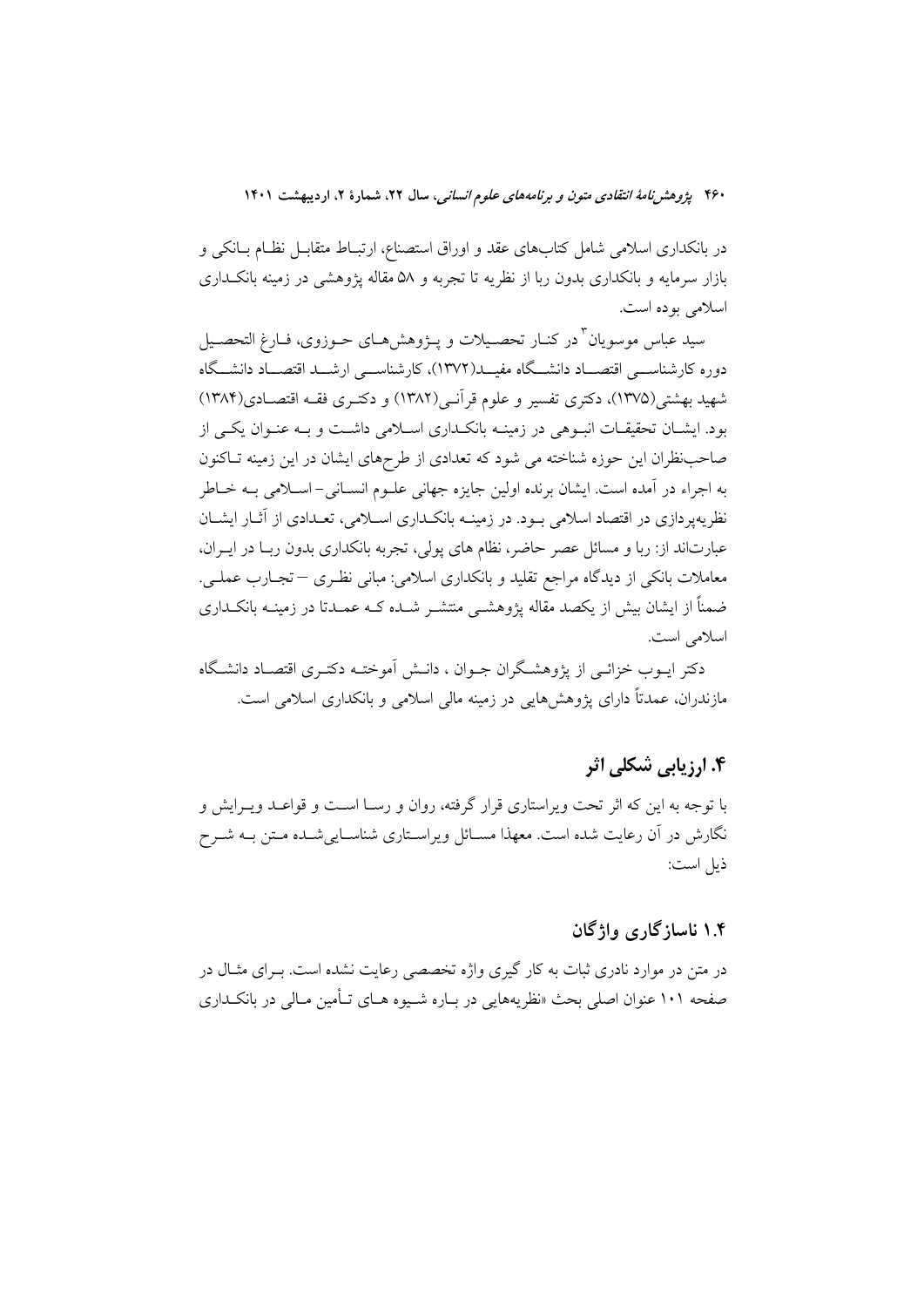اسلامي» است، در حالي كه در ذيل آن عنوان فرعي «ديدگاه اول» آمـده اسـت، كـه بيــانگــر لحاظنشدن تفاوت نظريه با ديدگاه است.

### ۲.۴ تعدد مطالب ذما عنوان واحد

مواردی در متن ملاحظه می شود که مطالب متعــددی ذیــل یــک عنــوان آورده شــده و لــذا خواننده نوعی ممکن است رشته مطالب را از دست بدهــد. بــرای مثــال در صــفحه ۱۹۷ در ذیل عنوان مرابحه (فروش اقساطی)، تعریف مرابحه، شیوه اجـرای مرابحــه، جایگــاه مرابحــه در قانون عملیات بانکی بدون ربا، روش کار بانک ها در فروش اقســاطی والگــوی عملیــاتی اعطای تسهیلات فروش اقساطی هم راه با نمودار مربوطه آورده شده است.

### ۳.۴ وجود واژههای لاتین در متن

گاهاً در متن کلمات لاتین اَورده شده است. برای مثال در صـفحه ۲۳۰ کلمـه معـادل لاتـین واژه «قيمت مبتني بر حق العمل-Mark-up » أمده است.

### ۴.۴ طولانی بودن تعدادی از پاراگرافها

بعضي ياراگرافها طولاني است، به طوريكه فهم كليت آن، پس از مطالعه صدر تا ذيـل آن، با دشواری همراه شده است. این موضوع وقتی بیشتر اهمیت دارد که شرایط و زمینــه ذهنــی مخاطب نوعی اثر، که دانشجوی دوره کارشناسی اقتصاد است، در نظر گرفته شود. به عنــوان مثــال يــاراگراف اَخــر صــفحه ٣١٨ كــه ادامــه اَن در ابتــداي صــفحه ٣١٩ اَمــده، شــامل ١۵ سطر است.

# ۵.۴ چندبعدیبودن بعضی پاراگرافها

علىالقاعده هدف هر ياراگراف در متن علمي انتقال يک پيام بــه مخاطـب اســت. بعضــي از پاراگرافهای اثر در خود پیامهای چنـد لایـه قـرار دادهانـد کـه مـانع روانـی مـتن و باعـث ثقیل شدن فهم شده اسـت. بـرای مثـال پـاراگراف ذیـل در صـفحه ۳۲۲ در زمینــه عملیـات شبه بازار باز در بانکداری اسلامی قابل ذکر است: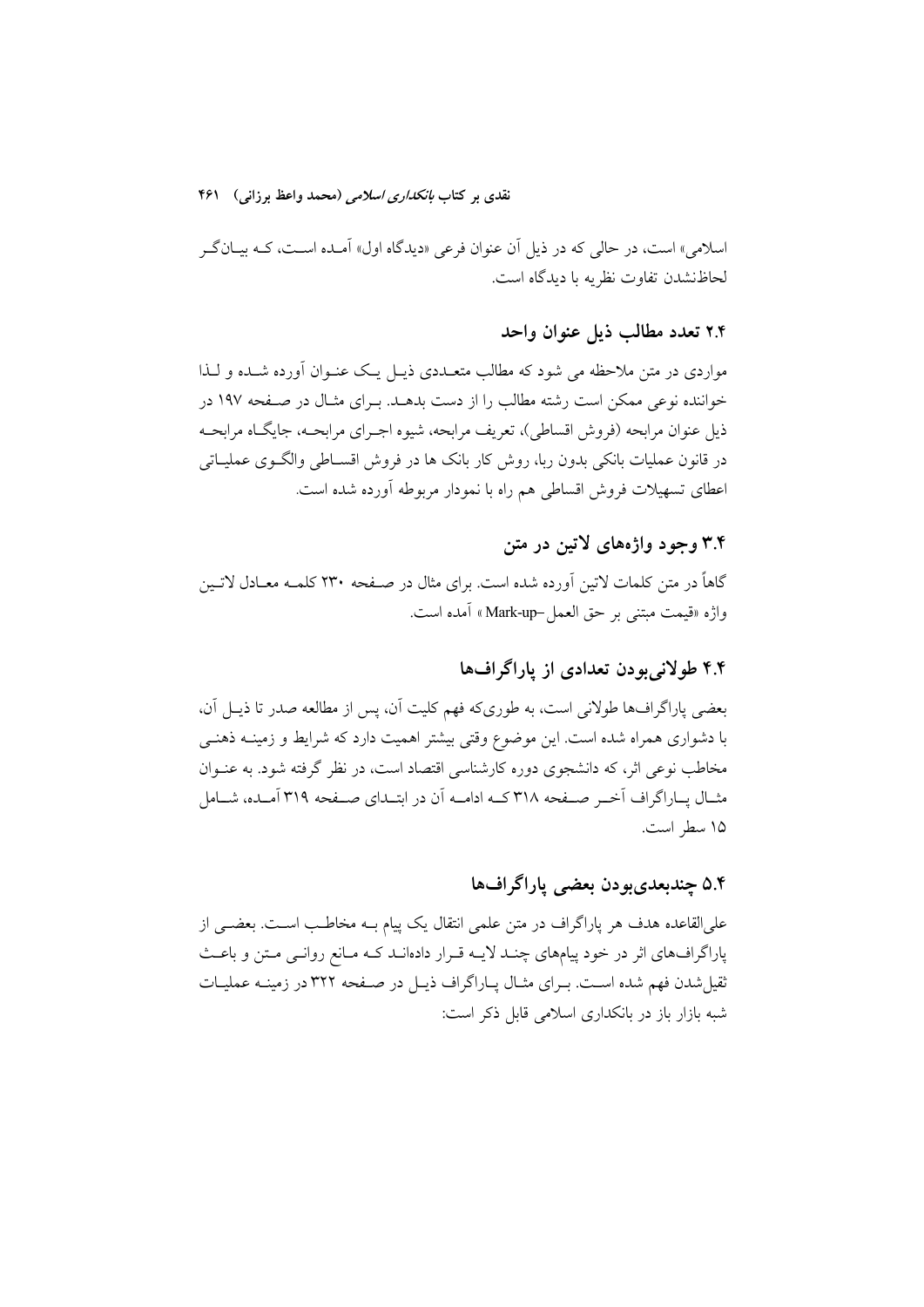نکتـه بسـيار مهـم در بـه کـار گيـري «عمليـات شـبه بـازار بـاز - Open Market Type (Operation(OMTO) از دیسدگاه اقتصـــاد اســـلامی، ســـازگاری ایـــن اوراق بـــا فقـــه اسلامی است. چگونه می توان به نقدینگی مسـدود شـده حاصـل از فـروش ایــن اوراق سودی را پرداخت که به ربا آلوده نباشد؟ آیا اوراق مشارکتی بانک مرکزی ج.ا.ا. کـه در سال ۱۳۸۴ه. ش. منتشر شد، بر مبنای مشـارکت واقعـی بـود؟ آیـا مـی تـوان آن را بـه گونهای اصلاح کرد که در عین کارکرد مشابه عملیات شبه بازار باز، به لحاظ فقهـی نیـز صحیح باشد؟ اجمالاً اینکه این ابزار با توجه به مزایای آن، قابلیت استفاده در بانک داری اسلامی را دارد، ولی باید سازوکار واقعی و حقوقی را به گونهای سامان داد ک ماهیت اوراق از وضعیت اعطای قرض از سوی مردم و باز پرداخت همراه بـا مـازاد، از جانـب بانک مرکزی خارج و عایدی دارندگان اوراق، مبتنی بر سودی باشد که از دارایی واقعے و یا معامله غیر ربوی نصیب آنان می شود. البتـه انتشـار برخـی از ابـزارهـای مـالی در بانک مرکزی که در آغاز کـارکرد سیاسـت پـولی انقباضـی دارد، نظیـر صـکوک اجـاره مبتنی بر اموال و دارایی های تحت اختیار بانک مرکزی، با حفظ همه ضوابط عقد اجباره، نیز می تواند در چهار چوب عملیات شبه بازار باز قرار گیرد.

آن چنانکه ملاحظه مـیشـود در یـک پـاراگراف بـه موضـوعات چگـونگی سـازگاری عمليات بازار باز با فقه اسلامي، چارچوب حقوقي قرض، سياست پولي انقباضـي، صـكوک اجاره و عقد اجاره برداخته شده است.

### ۶.۴ يکدستنبودن قلم

قلم اثر در بخشهای مختلف خود یکسان نیست، به طـوری کـه قلـم مـتن در بخـش۵مـایی ساده بوده و جملات کوتاه و گویا اَورده شده و در بخشهایی مشکل بوده و جمــلات بلنــد و پیچیده آورده شده اسـت. بــرای مثــال در صــفحه ۱۴۰ بیــع نقــد بــا قلمــی ســاده معرفــی شده است، اما در سه صفحه بعد بیع کالی به کالی پیچیده و مغلّق طرح شده بــه طــوری کــه اثر شبیه یک کتاب فقه در آمده است.

## ۷.۴ گويانبودن برخي واژگان يا عبارتها

اثر به عنوان متن درسی سعی در به کارگیری واژگان متداول و مأنوس داشــته، معهــذا مــوارد معـدودي از واژگــان يــا عبــارت هــاي غيــر مــأنوس مشــاهده مــي شــود. بــراي نمونــه در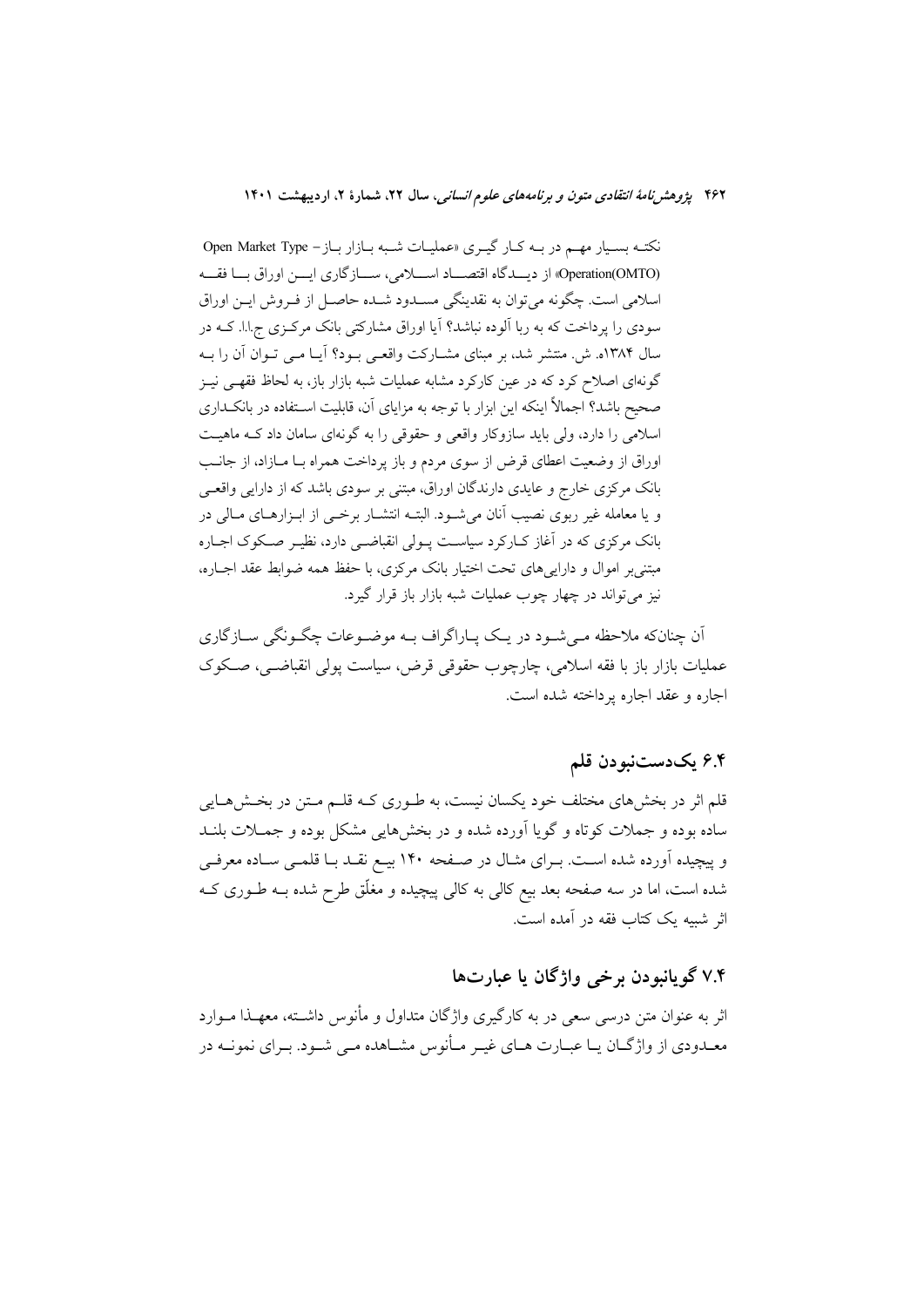صـفحه ۱۶۲، یکـی از ویژگـیهـای بانکـداری اسـلامی در مقایسـه بـا بانکـداری متعـارف «اشتقاق نرخهاي سود بانک اسلامي از اقتصاد واقعـي» ذکـر شـده کـه بـا جـايگزينــي واژه «استخراج» به جای «اشتقاق»، عبارت بهتر فهمیده می شود.

### ۵. مروری بر محتوای فصلهای اثر

در ايــن بخــش، بــه ترتيـب و بــه طــور خلاصــه موضــوع فصــلهـاي تشــكيل دهنــده اثــر معرفی میشود:

# ۱.۵ فصل اول: مروری بر تــاریخ تحــولات، جایگــاه و معــاملات بانکــداری متعارف

در این فصل به تاریخ تحـول صـرافی بــه بانــک یرداختــه شــده اســت. اّن گــاه در معرفــی بانکداری متعارف، روی ماهیت حقوقی معاملات بانک که مبتنـی بـر قـرض ربـوی اسـت، تأكيد شده است.

### ۲.۵ فصل دوم: پول، ربا و بهره

در اين فصل به نقش وظايف يول در اقتصاد متعارف و اقتصاد اسلامي پرداخته شـده اسـت. آنگاه با مقایسه دو مفهوم ربا و بهره بانکی، نظریههای توجیـه کننـده بهـره بـانکی از طـرف دانشمندان مسلمان طرح و نقد شده است. در ادامه، بازدهی مشروع در چهار چـوبی غیـر از قرارداد قرض طرح شده است.

# ۳.۵ فصل سوم: مروری بر تــاریخ پیــدایش، تحــولات و ســاختار بانکــداری اسلامی

در این فصل بــه ســیر پیــدایش و تحــولات تجربــه بانکــداری اســلامی در نــیم قــرن اخیــر پرداخته است. در این پردازش به سه دیدگاه در مواجهه جوامع اسلامی بـا بانکـداری نــوین، شامل: دیدگاه مشروعیت بخشی به بهـره، دیـدگاه بانکـداری مطـابق بـا شـریعت و دیـدگاه بانکداری اسلامی به عنوان بخشی از نظام اسلامی، اشاره شده است. در ادامه ســه دیــدگاه در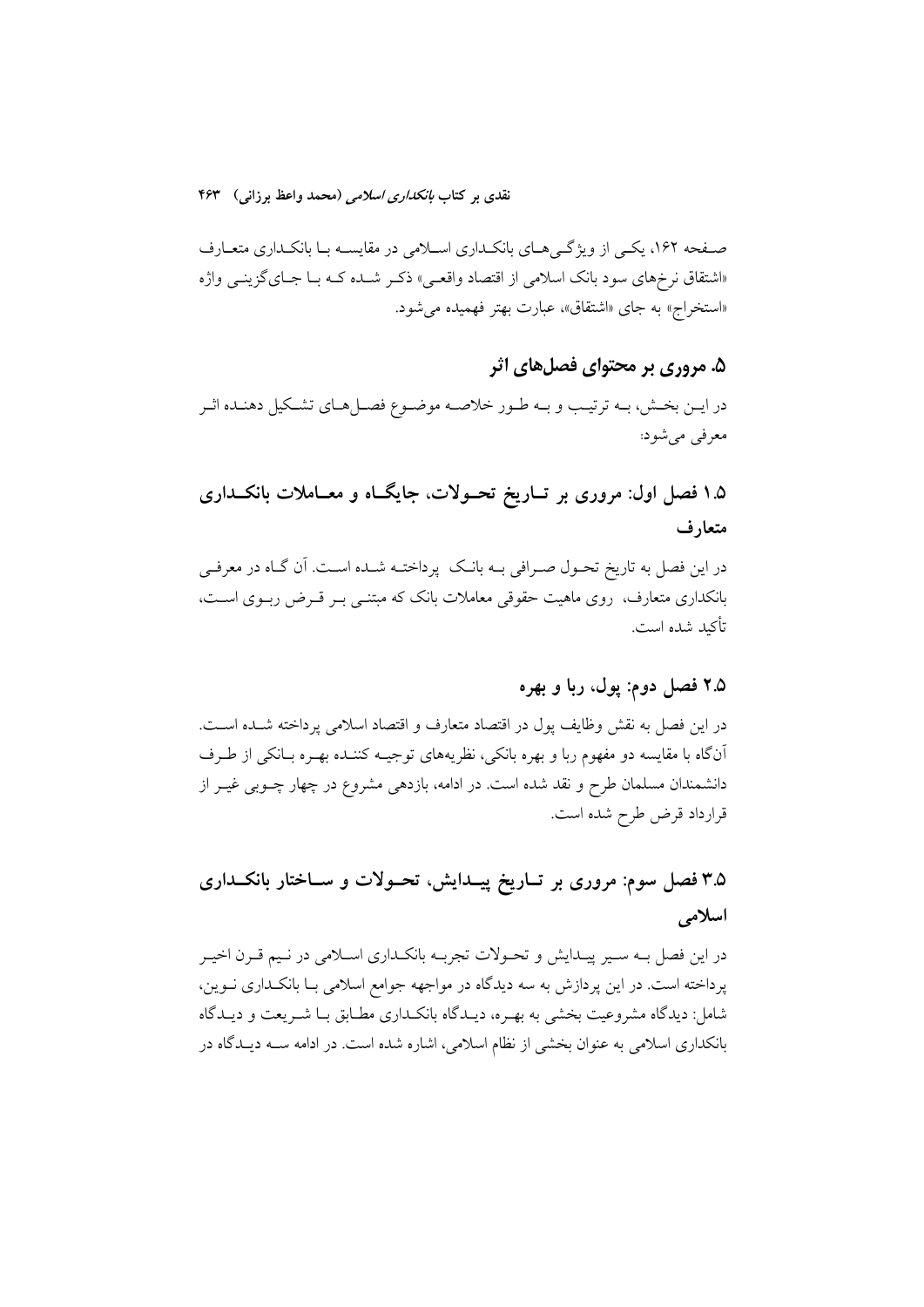زمینه تأمین مالی در بانکداری اسلامی، شامل: بانکداری مبتنی بر مشارکت در ســود و زیــان، بانکداری مبتنی بر عقود مبادلهای و بانکداری مبتنی بر عقود مبادلهای وعقود مشارکتی طـرح شده است. در آخر به موضوع مالکیت و ساختار بانکهای اسلامی پرداخته شده است.

## ۴.۵ فصل چهارم: اصول و مبانی بانکداری اسلامی

در این فصل ابتدا به تطابق الگوی بانکداری اسلامی با اهداف نظـام اقتصـادی اسـلام، ماننــد عدالت اقتصادی و امنیت اقتصادی، پرداخته شده، سپس به انطباق الگوی بانکـداری اســلامی با اصول و قواعد عمومي معاملات اسلامي شامل: ممنوعيت اكل مـال بــه باطـل، ممنوعيـت ضرر و ضرار، ممنوعیت غرر و ممنوعیت ربـا أورده شــده اســت.أنگـاه بــه انطبـاق الگــوى بانکداری اسلامی با اصول و قواعد اختصاصی معاملات اسـلامی هـم چـون قـرض و ديـن (بدهی) یر داخته شده است.

۵.۵ فصل پنجم: تفاوتهای اساسی بانکداری اسلامی با بانکداری متعارف در این فصل تفاوت های اساسی بانکداری اسلامی با بانکداری اسـلامی در محورهـای زیــر بيان شده است:

> ـ مشارکت فعال بانک اسلامی در بازارهای پول و سرمایه ـ مشاركت فعال بانك هاى اسلامى در بخش حقيقى اقتصاد ـ مسئولیت بانک اسلامی در تخصیص منابع در اختیار ۔ استخراج نرخ های سود بانک اسلامی از اقتصاد حقیقی

> > ۶.۵ فصل ششم: بانکداری بدون ربای ایران

در این فصل بر مبنای قوانین و مقررات، ارکان و عناصر اصلی نظام بانکی ایــران مشــتمل بــر انواع قراردادهای مربوط به تجهیز منابع و تخصیص منابع بررسی شده است. در این بررســی قراردادهـاي تخصـيص منـابع در چهـار دسـتهي اعطـاي وام قـرض|لحسـنه، قراردادهـاي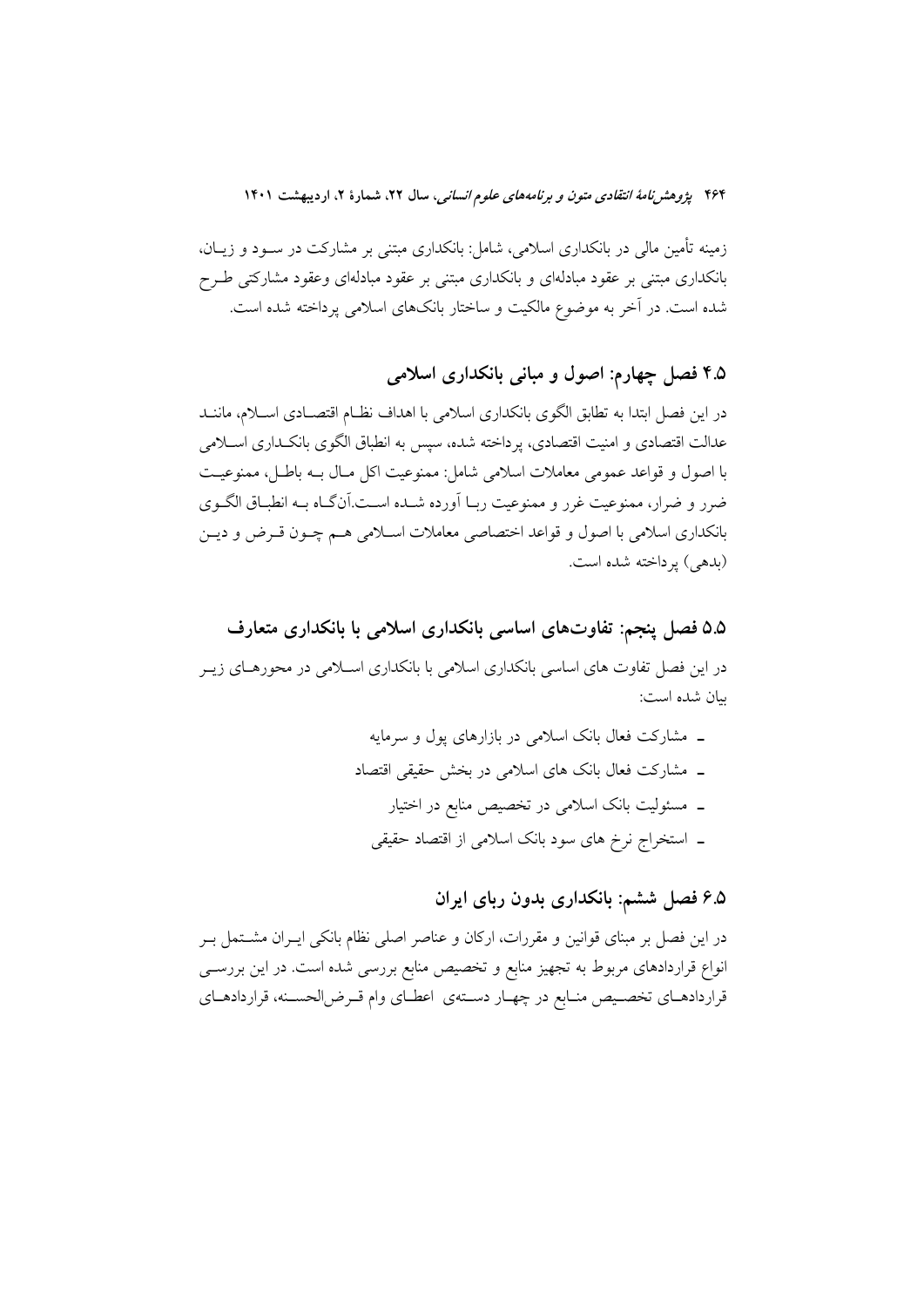مبادلـهای، هــمچــون مرابحــه و اجــاره بــه شــرط تملیــک، و قراردادهــای مشــارکتی اورده شده است.

۷.۵ فصل هفتم: شیوههای جدید اعطای تسهیلات

در این فصل دو نمونه از ابزارهــای نــوین در بانکــداری متعــارف، یعنــی اعتبــار در حســاب جاری و کارتهای اعتباری معرفی و مسائل به کارگیری انها در بانکداری اسـلامی، هــمراه با راه حلهای احتمالی، توضیح داده شده است.

۸.۵ فصل هشتم: جريمه و خسارت تأخير تأديه

در این فصل با توجــه بــه ایــن کــه یکــی از مســائل مهــم در عملکــرد بانکــداری اســلامی. پرداختنکردن دیون و بدهیها در سررسـیدهـای مقـرر اسـت، بــه بررســی ایــن موضــوع، صفحه ۲۵۹، پرداخته شده که "آیا در بانکداری اسلامی این راهکار پذیرفتنی اسـت؟ ماهیــت و حکم جریمه تاخیر تادیه چیست؟ الزام به پرداخت خسارت ناشی از انجـام نــدادن تعهــد چه حکمی دارد؟"

۹.۵ فصل نهم: جایگاه نظارت و شورای فقهی در بانکداری اسلامی

در این فصل با در نظر داشتن این که ماهیـت صـنعت بانکـداری اســلامی ایجـاب مــیکنــد علاوهبر نظـارتهــای معمــول در نظــام بانکــداری متعــارف، رعایــت ضــوابط شــرعی نیــز تحتپایش قرار گیرد، موضوع این فصل به بررسی جایگاه نظـارت، نهـاد شــورای فقهــی در نجام نظارت شرعی و تجربیات جهانی در این زمینه پرداخته است.

۱۰.۵ فصل دهم: بانک مرکزی و سیاستهای پول*ی* 

در این فصل هدف معرفی جایگاه بانک مرکزی به عنوان هدایتگر نظـام بــانکی بــه ســمت استقرار نظام بانکداری اسلامی در ایجاد بسترهای لازم برای تجهیز و تخصیص منـابع اســت. در ذیل هدف بیان شده، سیاستهای پولی در بانکداری بدون ربا شامل : عملیات بــازار بــاز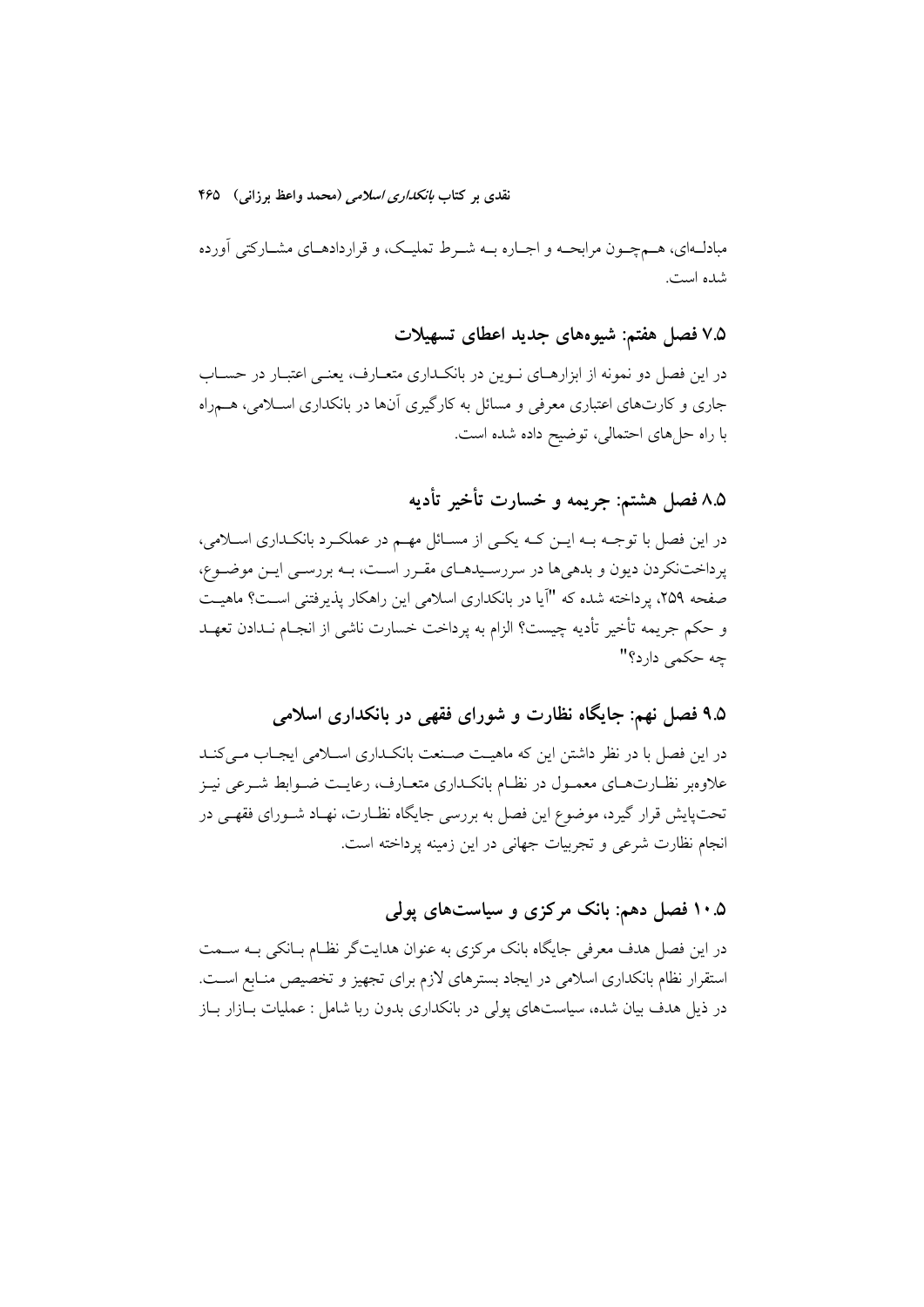از طریق خرید و فروش اوراق بهادار بدون ربا، عملیات شبه بـازار بــاز، تغییــر نــرخ ســپرده قانونی و تغییر نرخ باز تنزیل طرح شده است.

۱۱.۵ فصل یازدهم: آسیبشناسی نظام بانکی ایران

در این فصل، ابتدا به ارزیابی انتقادهای فراگیر غیر تخصصی از عملکرد بانکداری اسـلامی پرداخته شده، سپس به طور تخصصی چالشها و معضلات بانکـداری بــدون ربــای اقتصــاد ایران در دو عرصه تجهیز و تخصیص منابع طرح و جمع بندی شده است.

## ۶. ارزیابی محتوایی اثر

۱.۶ معادلسازی و بهکارگیری واژگان تخصصه

اثر با توجه به موضوع خود، با دو دسته واژه روبــه رو اســت:۱) واژه هــای فقهــی– حقــوقی ۲) واژه های بانکی –اقتصادی

اثر روی هم رفته در تعریـف، معـادل سـازی و بـه کـارگیری هـر دو دسـته واژه موفـق بوده است. در این زمینه تجربه نگارنده گویای آن است که علی رغم توفیق نسبی فوق، اثـر در برخی بخشها خواننده نوعی را در فهم و بـه کـارگیری واژگـان تخصصـی بـا مشـکل روبهرو میکند. برای مثال در ذیل ، به تعریف شرکت در صفحه ۱۵۱ پرداخته می شود:

شرکت در لغت به معنی مخلوط شدن و ممزوج شدن اموال است، چــه ایــن اخــتلاط و امتزاج به صورت مشاع باشد و چه نباشد. در اصطلاح، اجتماع حقوق مالکین متعــدد در شیئ واحد به صورت مشاع را شرکت گویند و آن شیئ واحد میتواند عین، منفعت یـا حق باشد.

آنچنان که ملاحظه میشود در تعریف یـک اصـطلاح حقـوقی- فقهـی مجموعــهای از اصطلاحات حقوقی-فقهی به کار رفته است. آنگاه، در ادامه، به جای کـاربردهـای شــرکت در عمليات بانكي انواع حقوقي «شركت»، يعني شركتالعنان، شركت الابدان، شركت الوجـوه و شركت المفاوضه أورده شده است.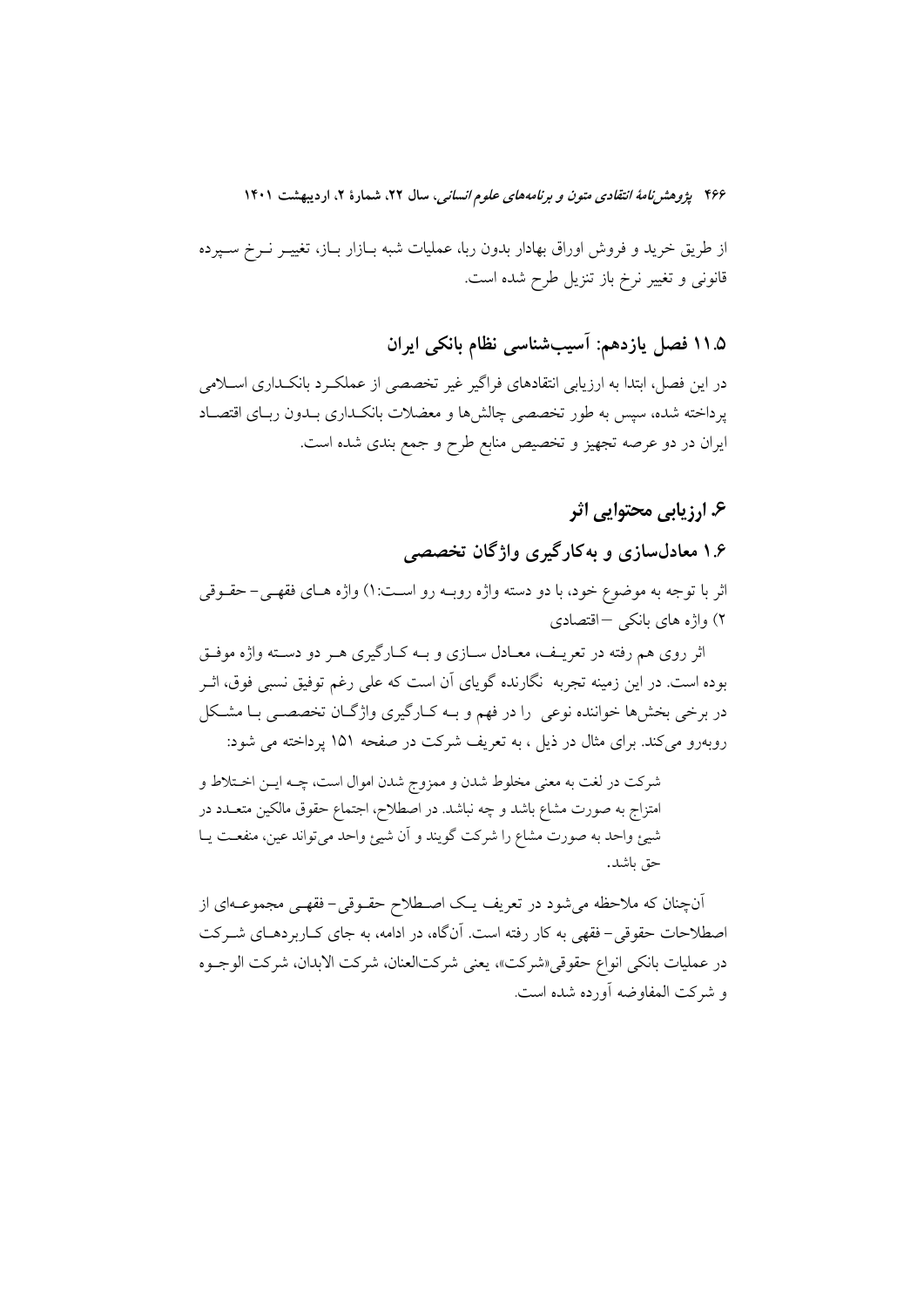## ۲.۶ منابع اثر

با توجه به این که دو تن از نویسـندگان اثـر از نویسـندگان معـروف بانکـداری اسـلامی در كشور بودند، لذا از منابع متعدد و متنوعي در تهيـه اثـر اسـتفاده شـده اسـت. اسـتفاده فــوق برمبنای الگوی سرمشق اثر بوده است، یعنی از تمــام منــابع اصــلی فارســی موجــود اســتفاده نشده است. منابع لاتین نوعاً منابع معتبر موضوع می باشد، مع هذا از مقــالات اصــیل حــوزه اقتصاد پول و بانکداری ماننـد آثـار «مـوریس آلـه-Maurice Allais (۲۰۱۱–۱۹۱۱)» اسـتفاده نشده است. منابع فقهی مورد استفاده نوعاً از آثار فقهای متأخر است.

### ۳.۶ ارزیابی تحقق هدف اثر

در صفحه ۱۰، هدف در نظر گرفته شده برای اثر این طور آمده است:

هدف این کتاب، فراهم کردن مجموعهای کامل، دقیق، به روز و متناسب با سطح دانــش و نیاز دانشجویان دوره کارشناسی برای ورود به بازار کار و همچنین آماده کـردن آنـان به منظور فراگیری مطالب پیشرفتهتر در حوزه بانکـداری اسـلامی در مقـاطع تحصـیلی بالاتر است.

به عبارت دیگر دو هدف اصلی اثر را می توان آماده کردن فـارغ|لتحصـیلان دوره کارشناسـی برای ورود به بازار کار و ایجاد آمادگی در آنها برای ادامـه تحصـیل دانسـت. بـا توجـه بـه محتواي سـؤالات رشـته كارشناسـي ارشـد بانكـداري اسـلامي كـه مشـابه سـؤالات رشـته کارشناسی ارشد اقتصاد است، هدف اول تاکنون تأمین نشده است، امید است تناسب ســازی لازم در آینده صورت گیرد. با این وجود محتوای اثر در برنامه آموزشی دوره کارشناسی، بـه موفقیت دانشجوی دوره کارشناسی رشته بانکداری اسلامی کمک اساسی می کند.

در خصوص هدف دیگر یعنی آماده کردن برای ورود به بازار کـار، لازم اسـت محـدوده بازار کار معلوم شود. مطالعه اثر برای قبولی در آزمون های شبکه بانکی مؤثر است، امــا تــأثير آن برای کسب و کار خصوصی، در تعامل با شبکه بانکی، زیاد نیست.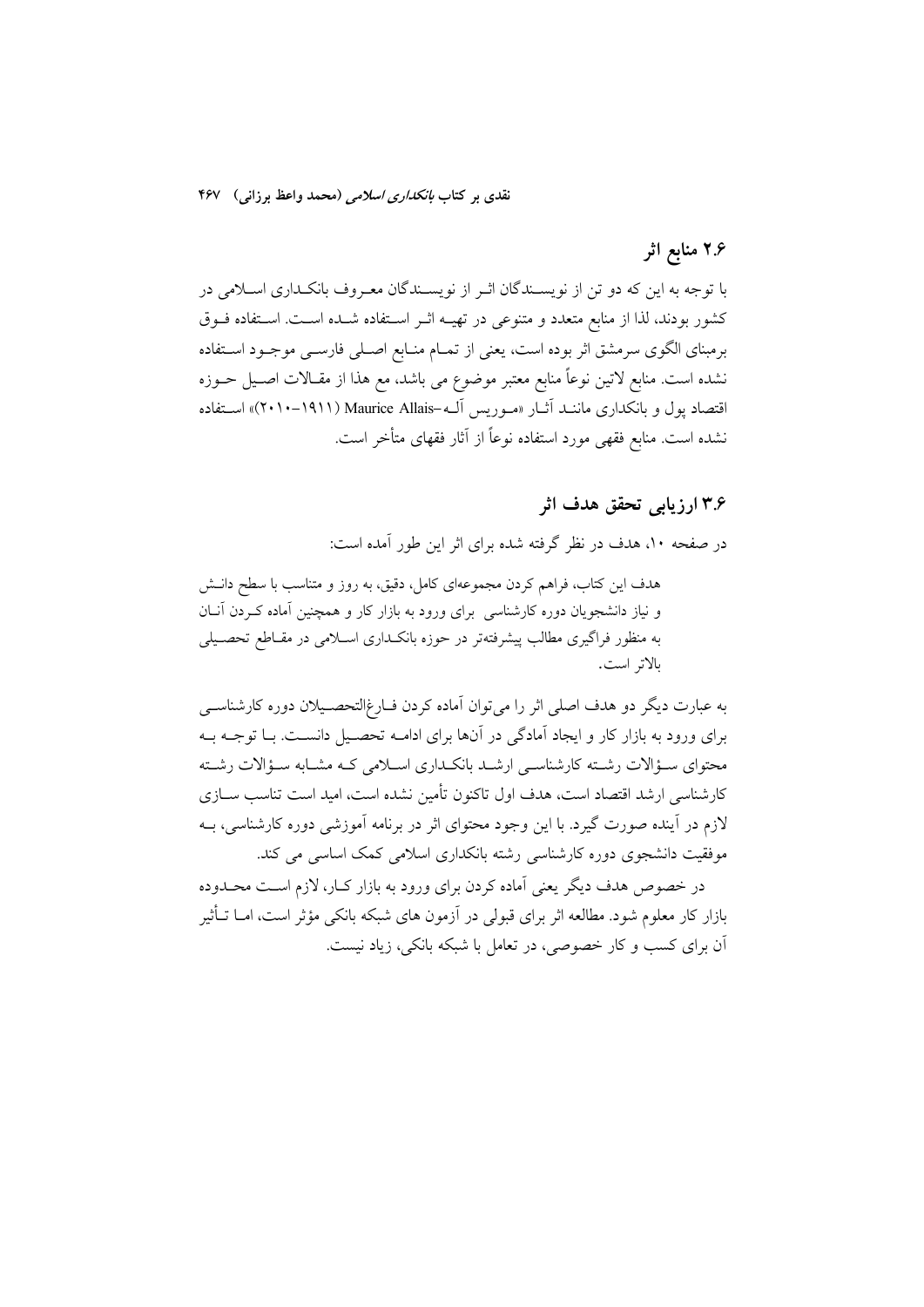## ٧. ارزيابي تحقق اهداف هر فصل

### ١.٧ فصل اول

در مجموع این فصل در دستیابی به هدف تعریف شده، یعنی سـیری خلاصـه در تاریخچـه تكوين صنعت بانكداري، موفق شـده اسـت، معهـذا سـير فـوق معطـوف بـه سـابقه تمـدن مسلمانان و ایرانیان با وجود داشتن جایگاه تاریخی در زمینه ریشـه بانکـداری نیسـت و لـذا موفق به تكوين يك حافظه تـاريخي انباشـته شـده معطـوف بــه تمــدن بــومي در مخاطـب نشده است.

### ٢.٧ فصل دوم

این فصل در دست یابی به هدف خود یعنی تبیین دو مفهوم بهره و ربا و تناسب آنها موفـق عمل كرده، هر چند امكان دستيابي به اين اهداف با تلخيص همراه بـا نگــارش شــيوا بهتــر ميسر مي شود.

## ٣.٧ فصل سوم

این فصل به سیری بر تجربه بانکداری اسـلامی در جهـان بــه خصــوص در منطقــه آســیای جنوب غربي پرداخته است. در اين پردازش تجربه بانكداري اسلامي با تجربه مـالي اسـلامي مخلوط شده که مغایر با هدف فصل است. در ادامه سه دیدگاه در زمینه بانکداری اسلامی و سه دیدگاه در زمینه تأمین مالی در بانکداری اسلامی به روشنی و کفایت طـرح شــده اســت. در ادامه ساختار بانکهای اسلامی به روشنی و کفایت طرح نشده اسـت و مجـدداً موضــوع بانکداری اسلامی با مالیه اسلامی ممزوج شده است.

## ۴.۷ فصل چهارم

این فصل به انطباق الگوی بانکداری اسلامی با اهداف نظام اقتصادی اسلام، اصـول و قواعــد عمومی معاملات اسلامی و اصول و قواعد اختصاصی معاملات اسلامی پرداختـه اسـت. در این پردازش عدالت در انطباق الگوی بانکداری اسـلامی بـا اهـداف نظـام اقتصـادی اسـلام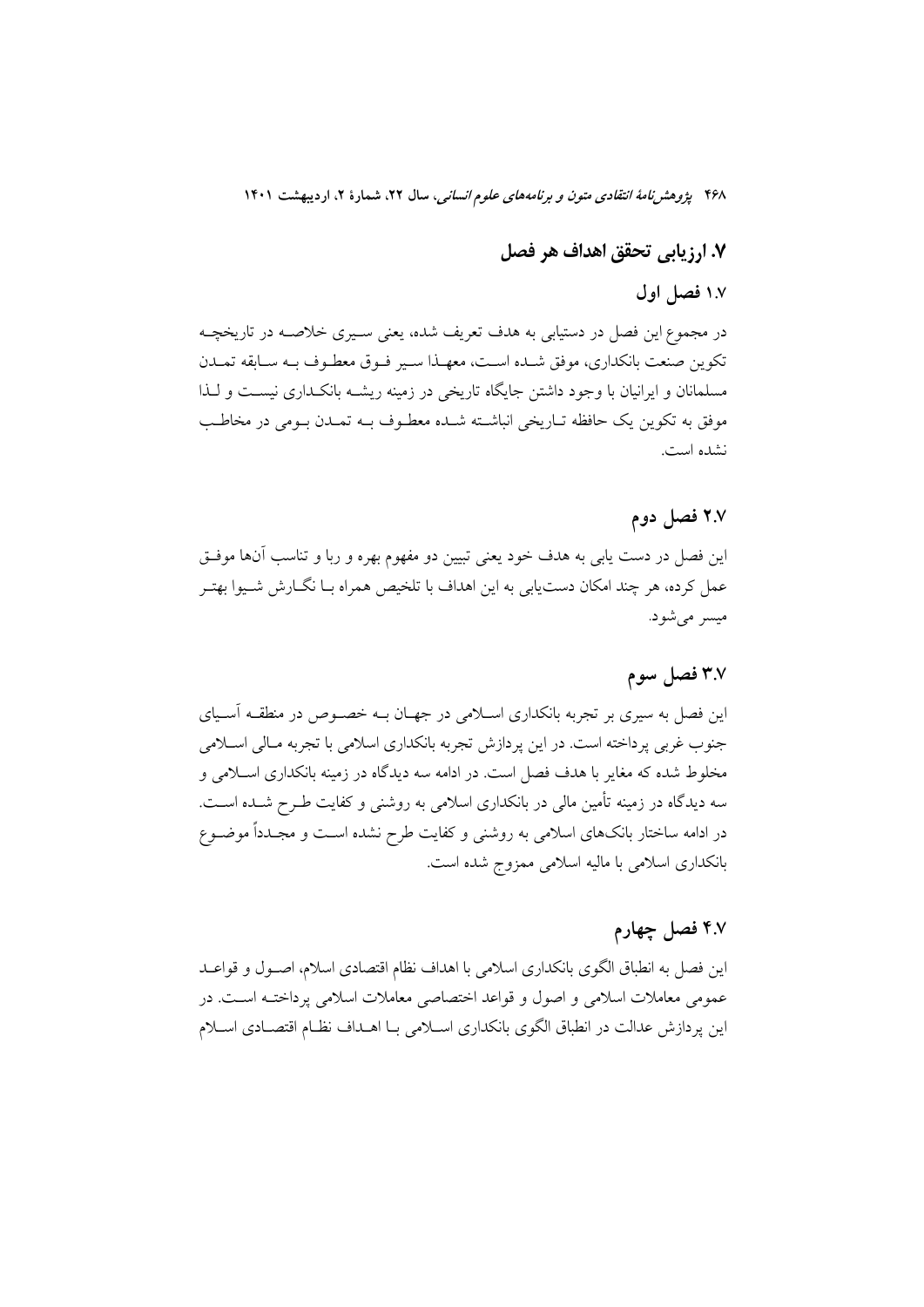موردتوجه قرار گرفته، اما در انطباق الگوی بانکداری اسلامی بــا اصــول و قواعــد عمــومی و ختصاصی معاملات اسلامی، عــدالت بــه عنــوان یــک اصــل یــا قاعــده مــورد توجــه قــرار نگر فته است.

### ۵.۷ فصل پنجم

ین فصل به تفاوتهای اساسی بانکداری اســلامی بــا بانکــداری متعــارف در چهــار محــور پرداخته است. پردازش فوق در سه محور اول فقط با رویکـرد اســتدلالی و در محــور اخــر 'ستدلالی– تجربی است، در حالی که ماهیت موضوع رویکرد تلفیقـی اســتدلالی– تجربــی را در پردازش تمام محورها اقتضاء میکرد. از طرف دیگر تفاوت نظـام بانکــداری اســلامی بــا نظام بانکداری متعارف با استفاده از معیارهای رایــج ارزیــابی نظــامهــا، حــداقل بــه صــورت صريح، صورت نگرفته است.

### **V"- H[ 6.7**

فصل به بررسی ارکان و عناصر اصلی نظام بانکی ایران و به طور مشخص انواع قراردادهــای تجهیز و تخصیص منابع بر مبنای قانون عملیات بانکی بدون ربا پرداخته است. در حــالی6کــه ین پـردازش ظرفیــتهــای قــراردادی نظــام بــانکی ایــران را در عرصــه توســعه قــراردادی اشکار م<sub>ی</sub>سازد، اما دارای محدودیت های زیر است:

#### **1.6.7**

ظرفیتهای توسعه قراردادی نظام بانکداری ایران بر مبنای مفاد تصریح شـده یـا روح قـانون بالادســتي عمليــات بانكــداري بــدون ربــا ارائــه شــده اســت، در حــالي كــه قــانون فــوق بهطور سازوار، متناسب با قانون پولی و بانکی نیست. لذا دارای ابهاماتی در حــوزه مــدیریت کلان پولی است. برای مثال قــانون عملیــات بــانکی بــدون ربــا صــریحا شــبکه بــانکی را از قرارگرفتن در شرایط بدهی فزاینده بر حذر نداشــته اســت و ان چــه کــه در صــفحات ۲۲۱ نا ۲۲۲ در ذیل« بانک مرکزی و سیاست پولی» اورده شده، وافی مقصود نیست.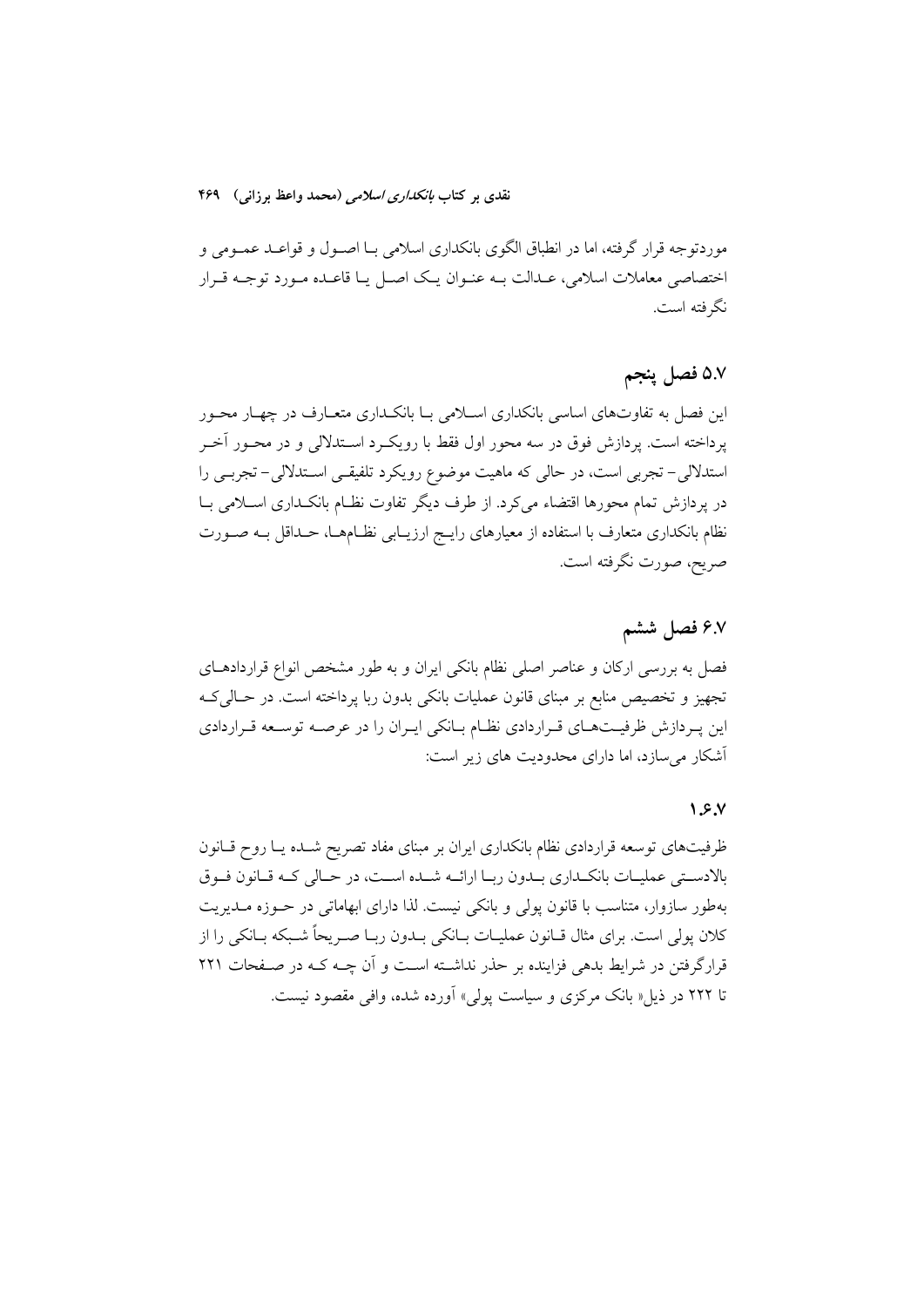#### $Y.S.V$

در الگوی عملیاتی هـر قـرارداد تخصـیص منـابع از وجـود نهادهـای نـوین مربوطـه ماننـد مؤسسات امین و شرکتهای بیمه صادراتی بهره گرفته نشده است. همینطور، ارتباط بـافتی شورای فقهی با نهادهای بانکداری اسلامی در هیچ یک از فصـلهـای ششـم و نهـم بیـان نشده است.

### ٧.٧ فصل هفتم

این فصل به معرفی و چگونگی کاربست دو ابـزار نــوین بانکــداری متعــارف در بانکــداری اسلامی، یعنی اعتبار در حساب جاری و کارتهای اعتباری، پرداخته است. پردازش فسوق از شیوه تلفیقی حقوقی-فقهـی و کـاربردی صـورت گرفتـه و در نهایـت شـیوههـای کارآمـد معرفي مي شود. اثر در دست يابي به اهداف ذكر شده در اين فصـل موفـق بــوده و قادرشــده تصویر با ظرفیتی از بانکداری اسلامی معطوف به محیط کسب و کار ترسیم کند.

### ٨.٧ فصل هشتم

این فصل به ماهیت و حکم جریمه تأخیر در بازپرداخت دین و چگونگی برخورد بــا تــأخیر در دین به طوری که هم مشروع و همشدنی و هم کارآمد باشد، میپردازد. این کار بهخــوبی انجام شده، اما فهم آن مقداری فراتر از سطح مخاطب نوعی است، ضمناً به طور خلاصــه در جمع بندی، صفحه ۲۸۴،آنچنان که در ذیل آمده، خطمشی مشخصی برای مقابلـه بــا تــأخیر در بازپرداخت دین ارائه نشده است:

به نظر می رسد زمانی می توان به یک راهکار مشروع و مقبول دست یافت که اف زون بـر رعايت فقه مصطلح و احكام فقهي، به فلسفه تحريم ربـا و حليّـت معــاملات بــه ظــاهر مشابه، ساختار بازارهای مالی اسلامی و نظام تأمین اجتمــاعی و شــیوههــای حمایــت از قشرهای آسیب پذیر، ناتوان و ورشکستهها و مسئولیتهای دولت اسـلامی از جملـه مسئوليت يرداخت بدهي بدهكاران درمانده توجه شود.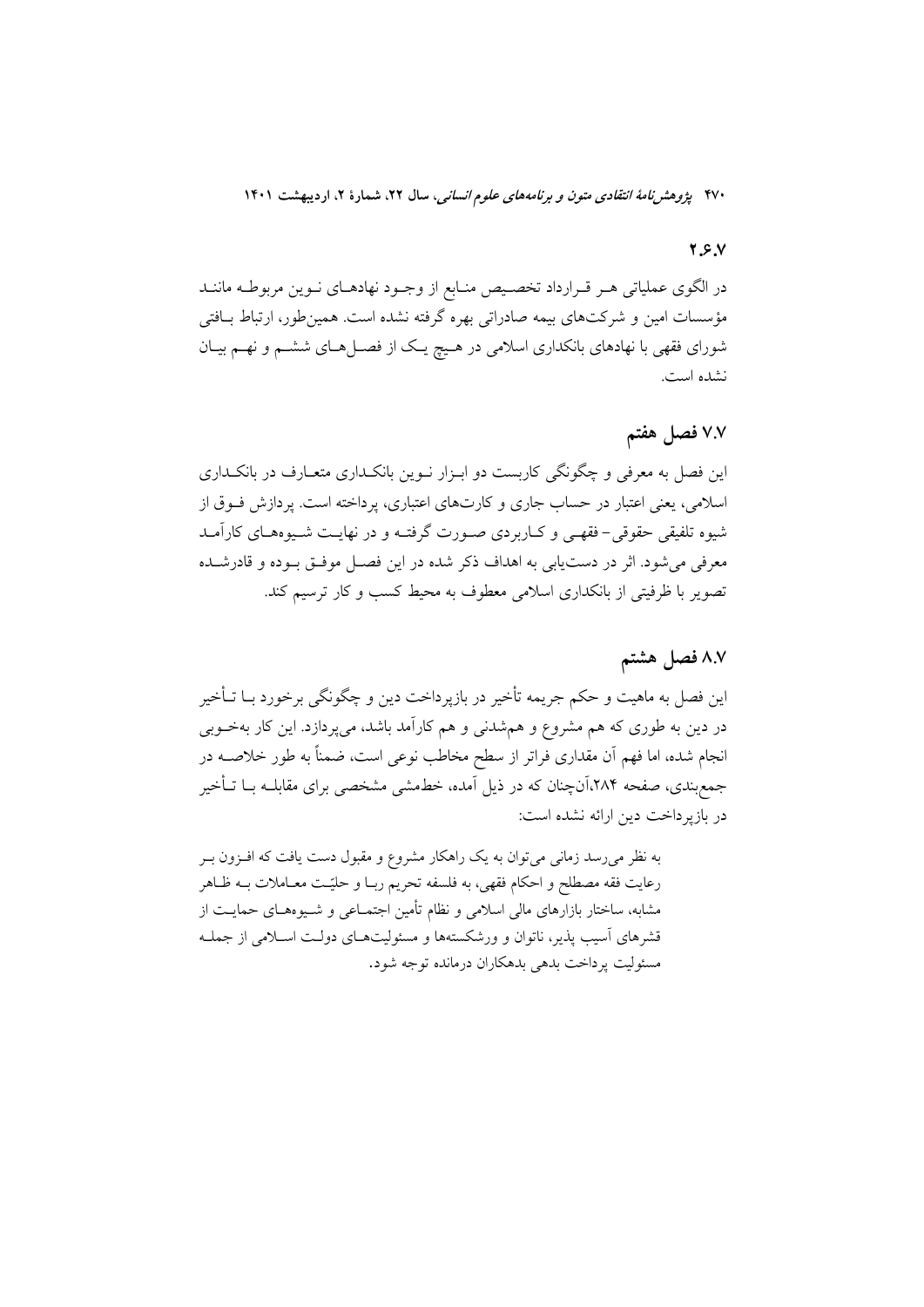## ۹.۷ فصل نهم

محتواي فصل در خصوص ضرورت، نقشها و تجربيـات جهـاني در خصـوص ايجـاد شورای فقهی (شورای شرعی) جهت نظارت بر مقررات و فعالیتهای نظام بانکی بـر مبنـای ضوابط شرعی است. آنچه در این رابطه اهمیت دارد جایگاه این شـورا در ارتبـاط بــا ســایر نهادهای نظارتی در بانک است. برای مثال در صـفحه ۲۶۹ یکـی از الزامـات شـورای فقهـی نظام بانکی «اَموزش کارکنان نظام بانکی و مشتریان» ذکر شده است. مفـروض ایـن مطلـب دوگانگی آموزش در بانکداری اسلامی است، به طوری که گویا آمـوزش حرفـهای متفـاوت از آموزش ضوابط شرعی است. اگر چنین نگرشی وجبود داشته باشـد، خبود مـانع جـدی تحقق ضوابط شرعی برای تحقّق حقیقت بانکداری اسلامی است. به عبــارت دیگــر الگــوی نظارت شرعی باید جایگاه بافتی در نهاد نوبنیاد بانکداری اسلامی داشته باشد تا عمــلاً تمــایز اين نظام بانكي تأمين شود.

### ۰۰.۷ فصل دهم

این فصل به صورت موجز پس از مـروری بـر وظـایف بانـک مرکـزی در نظـام بانکـداری بدون ربا، به سیاستهای پـولی بـدون ربـا پرداختـه اسـت. در پـردازش فـوق مشـروعیت ابزارهای جدید و جایگزین در سیاست پولی عمدتاً با رویکرد جزئـی&رانــه و ایســتا طــرح شده است. برای مثال انتشار مستمر و گسترش یابنده اوراق مبتنی بر قراردادهای مجاز وقتـی در بلند مدت باعث بدهی فزاینده بـرای بانـک مرکـزی در نظـام بانکـداری اسـلامی شـود، ممکن است موضوع احکام جدیدی بشود که اثر به آن نپرداخته اسـت. ضـمناً در خصــوص استفاده از ابزار تغییر نرخ باز تنزیل، چگونگی آن توضیح داده نشده است. بــه عبــارت دیگــر سازوکار تغییر نرخ باز تنزیل توسط بانک مرکزی معلوم نیست.

### ۱۱.۷ فصل یازدهم

این فصل پــس از مـرور ســؤالات و چــالش9مــاي مـردم از نظــام بانكــداري موجــود، ماننــد «شناسایی نکردن سهم سود واقعی»، به طرح چـالش۱صای تخصصـی نظـام بانکـداری ماننـد «فقدان استقلال بانک مرکزی» پرداخته است. رویکرد پردازش فـوق عمـدتاً در حـد طـرح مسئله و نه ارائه سازوكارهاى رفع يا كاهش مسئله مى باشد.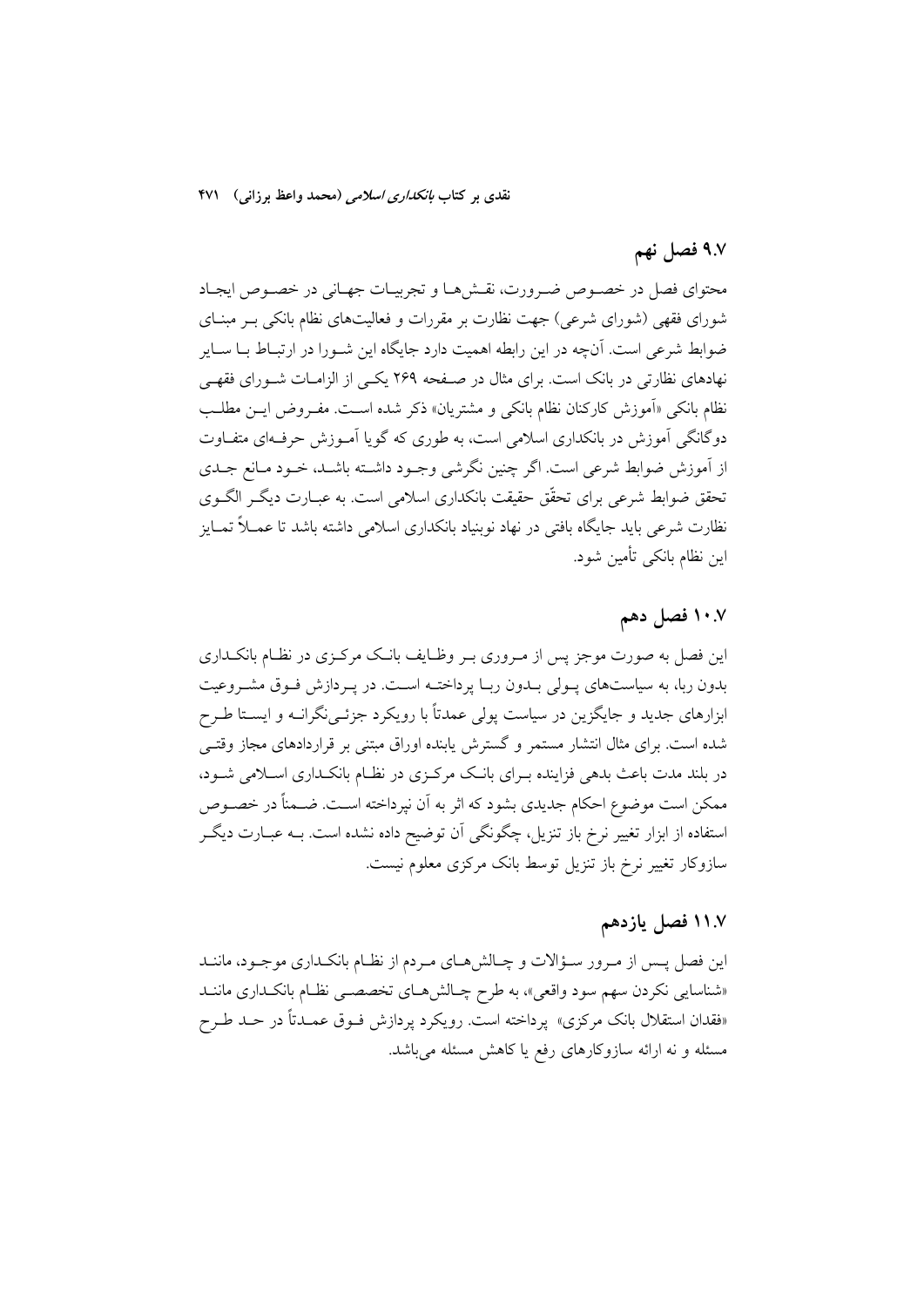## ٨. جنبههاي جزئي ضعف محتوايي اثر

يس از ارزيابي تحقق محتواي هر فصل با توجه به هدف يا اهداف در ابتدا درنظر گرفتهشــده و شناخت نارساییهای احتمالی هر فصل در این زمینه، در این فصـل نارسـاییهـای جزئـی تکرارشونده در بیش از یک فصل معرفی و توضیح داده می شود:

#### $\Lambda$

تقاضای سفته بازی پول از نظر کینـز بــه طــور دقیــق تبیــین نشــده اســت. در ایــن زمینــه در صفحه ٢٣ آمده:

در تقاضای پول با انگیزه سفته بازی، کینـز ایــن اندیشــه را مطـرح کــرد کــه در بعضــی حالات مردم تـرجيح مـىدهنـد ثـروت خـود را بـه شـكل پـول نگهـدارى كننـد و آن وقتی است که انتظار داشته باشند قیمتها<sup>۴</sup> و نرخ بهره در آینده کاهش یابد.

توجه بــه مفهــوم تقاضــاي ســفته بــازي پــول در شــرايط دام نقــدينگي نشــان مــي،دهــد تحت چنین شرایطی چون نرخ بهره در حداقل قـرار دارد، عوامـل اقتصـادی انتظـار کــاهش قیمت اوراق قرضه را دارا می باشند.

#### **YA**

اثر در سرتاسر خود تنها یک رابطه ریاضی در صـفحه ۲۳۰ در زمینــه تعیــین قیمـت فــروش برمبنای قاعده حقالعملکاری وجود دارد. در حالی که در اثر موارد متعددی وجـود دارد کــه با استفاده از روابط ریاضی میتوان آنها را معرفی کرد. برای مثال تعیین ارزش سـود و نـرخ سود در بانکداری اسلامی، تعیین مبلغ مصالحه در تــأخیر دیــن، تعیــین ارزش تنزیــل شــده اسناد تجاری و محاسبه اصل و فرع بدهی و میزان هر قسط طبق قرارداد مرابحه.

در مفهوم رایج نرخ سود در بانکداری اسـلامی، لازم اسـت نــوع آن معلــوم باشــد، زیــرا مفاهیم نرخ سود ساده، نرخ سود مرکب، نرخ سود گسسته و نــرخ ســود پیوســته هریــک از شیوه متناسب خود اندازه گیری مـی شـود. بـر مبنـای مـوارد ذکـر شـده و ذکـر نشـده، اثـر فاقداستفاده از روابط رياضي مربوطه براي بيان دقيــق مفــاهيم و انتقــال بــينالمللــي محتــواي خود است.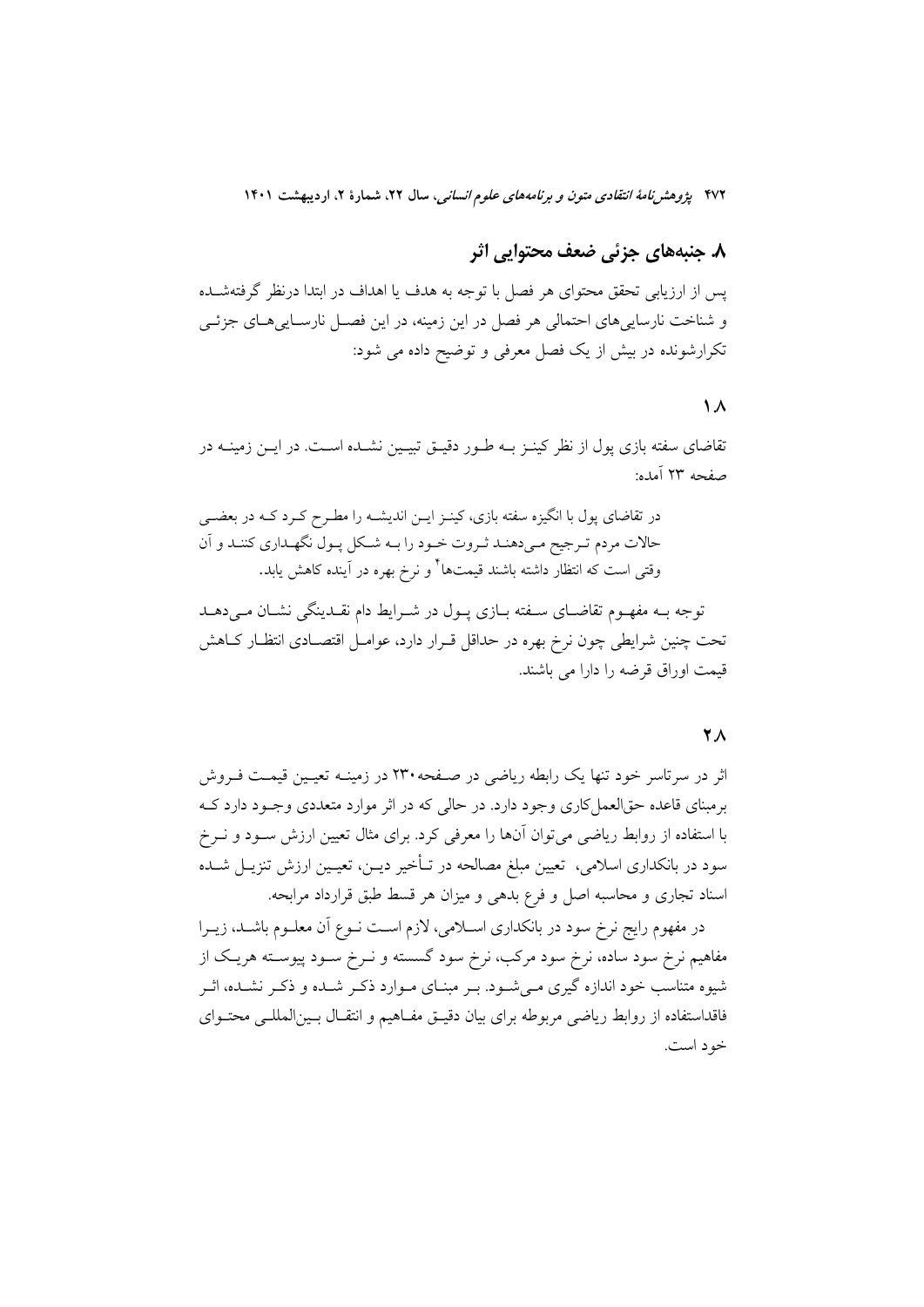رویکرد فقهی اثر تصریح نشده است. لذا این پرسش طرح میشود که آیا رویکرد فقهی اثـر، برگرفته از انديشه تقريب مـذاهب اسـلامي اسـت؟ در بخـش١مـايي، نشـانههـايي بـراي آن وجود دارد. آیا رویکرد فقهی اثر، آراء مشهور فقهای امامیه است؟ در بخشهایی، نشانههـایی

بخش هایی، نشانههایی برای آن دیده می شود.

#### $Y_A$

قبض و بسط حجم مطالب اثر به خوبی متناسب با یک متن درســی نیسـت. بــرای مثــال بــه موضوعاتي از قبيل جريمه تأخير تأديه، صفحات ٢٨۴–٢٥٩، و يا انواع ديــز از جهــت زمــان پرداخت عوضین، صفحات۱۴۴-۱۴۰، زیاد پرداخت شده، در حـالی کـه موضـوع اساسـی سیاستهای یولی در بانکداری اسلامی به سیاستهای پولی در بانکداری بـدون ربـا تقلیـل داده شده، آنگاه به صورت غیر مشروح، صفحات۳۲۴-۳۲۰، بـه آن پرداختـه شـده اسـت. بهعبارتدیگر سیاست های یولی در بانکداری اسلامی مفهوم گسترده ای است که بانکـداری بدون ربا صرفاً بر عنصر غیر ربوی بودن بانکداری تأکید می کند. عدم تناسب ذکـر شــده در حجم فصول موجب شده که حجـم کلـي اثـر بيشـتر از حجـم متناسـب بـراي سـه واحـد درسی بشود.

برای آن وجود دارد. آیا رویکرد فقهی اثر، تجمیـع آراء فقهـی فقهـای امامیــه اســت؟ کــه در

#### $\Delta \lambda$

اثر فاقد پردازش مستقل بــه اخــلاق در بانکــداری اســلامی اســت. بــرای مثــال در موضــوع سیاستهای پولی در بانکداری بدون ربا، به فعالیت اخلاقی، از طریق اشاعه معرفت، جهت دست یابی به اهداف بانکداری اسلامی توجه نشده است. در این ارتباط لازم بـه ذکـر اسـت که اخلاقی بودن فرآیندهای عملیاتی یکی از شروط استقرار نظام بانکداری اسلامی میباشــد و ادبیاتی در این زمینه ایجاد شده است<sup>0</sup>.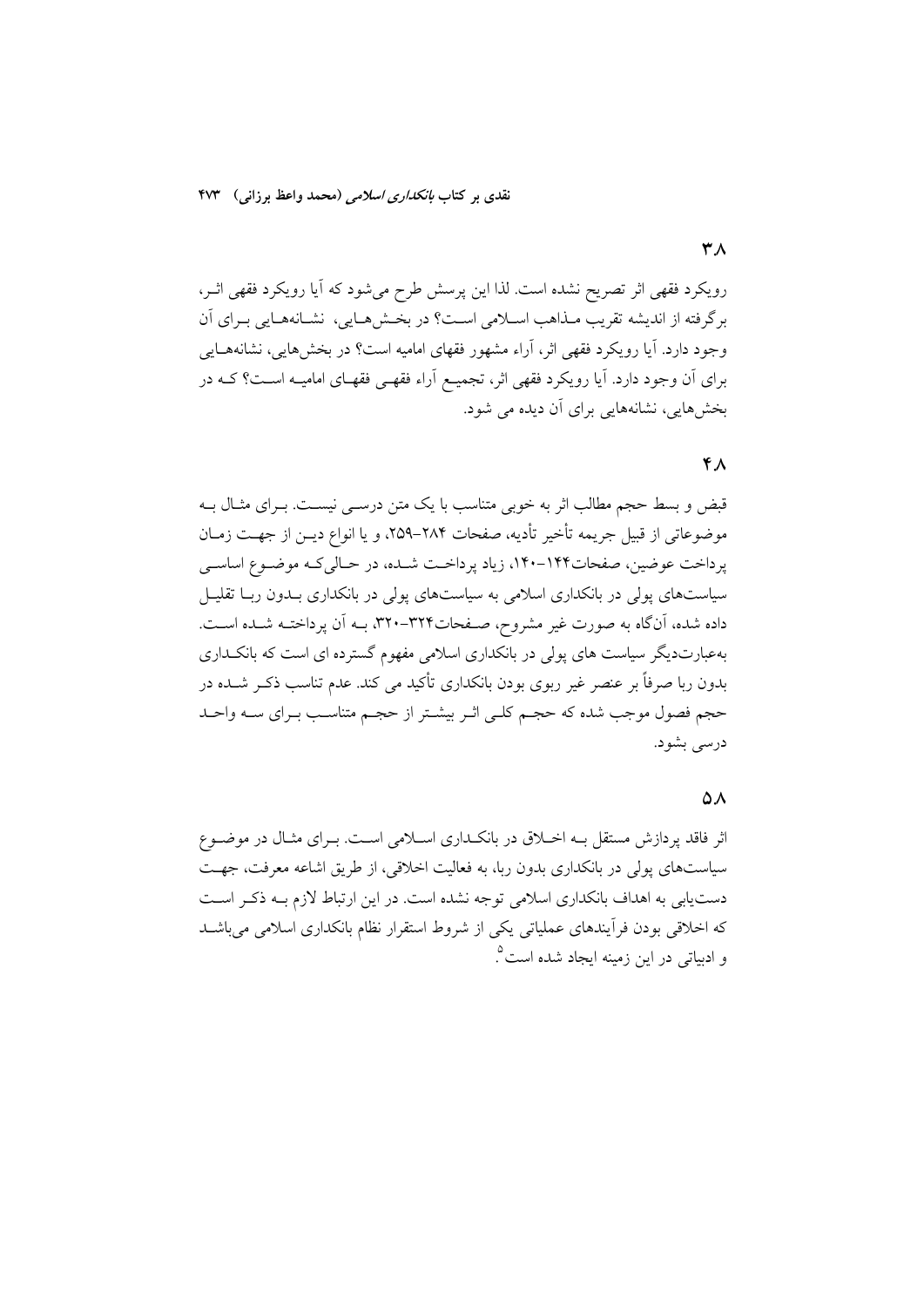#### $6\lambda$

اثر فاقد چینش یک الگوی سازگار نهادی برای نظام بانکی است. بـه عبــارت دیگــر در اثــر معلوم نیست جایگاه تعاملی بانک های تجاری، بانک های تخصصـی، مؤسسـات واسـپاری، صندوقهای قرض الحسنه و مؤسسات اعتباری با هم چگونه است.

# ۹. جنبههای جزئی قوت محتوایی اثر در این بخش، جنبه های قوت شایع اثر طرح و توضیح داده می شود:

### $\Lambda$

طرح دیـدگاههـای مختلـف در بانکـداری اسـلامی، صـفحات١٠١-٩٨. بـه ترتیـب شـامل: دیدگاه اول-مشروعیت بخشی، دیدگاه دوم-بانکداری شـریعت اسـلامی و دیـدگاه سـوم-بانکداری اسلامی به عنوان بخشی از یک نظام اسـلامی باعـث شـده از یـک طـرف امکـان ارزیابی برای خواننده نوعی فراهم شود، و از طرف دیگر الگوی بانکداری اثر بـرای خواننــده حاصل تلفيق آرمان گرايي با واقع بيني تلقي شود.

#### $Y.9$

طرح نظریاتی متنوع در زمینه شیوه های تأمین مالی در بانکـداری اســلامی، صــفحات ۱۰۶– ۱۰۱ بــه ترتیــب شــامل: دیــدگاه اول-بانکــداری مبتنــی بــر مشــارکت در ســود و زیــان، دیدگاه دوم– بانکداری مبتنی بر عقود مبادلهای و دیدگاه سـوم– بانکــداری مبتنــی بــر عقــود مبادلهای و مشارکت در سود و زیان نشان دهنـده رویکـرد منعطـف و فرآینـدی در الگــوی تخصیص منابع بانکـداری اسـلامی اسـت. ویژگـی هـای رویکـرد فـوق ریشـه در تجسـم سه لایــهای ذیــل از بانکــداری اســلامی دارد کــه، شــامل: لایــه اول- بانکــداری بــدون ربــا، لایه دوم-بانکداری مبتنی بر قراردادهای مشروع و لایه سوم-بانکداری اسلامی بـه عنـوان زیرمجموعهای از نظام اقتصاد اسلامی است.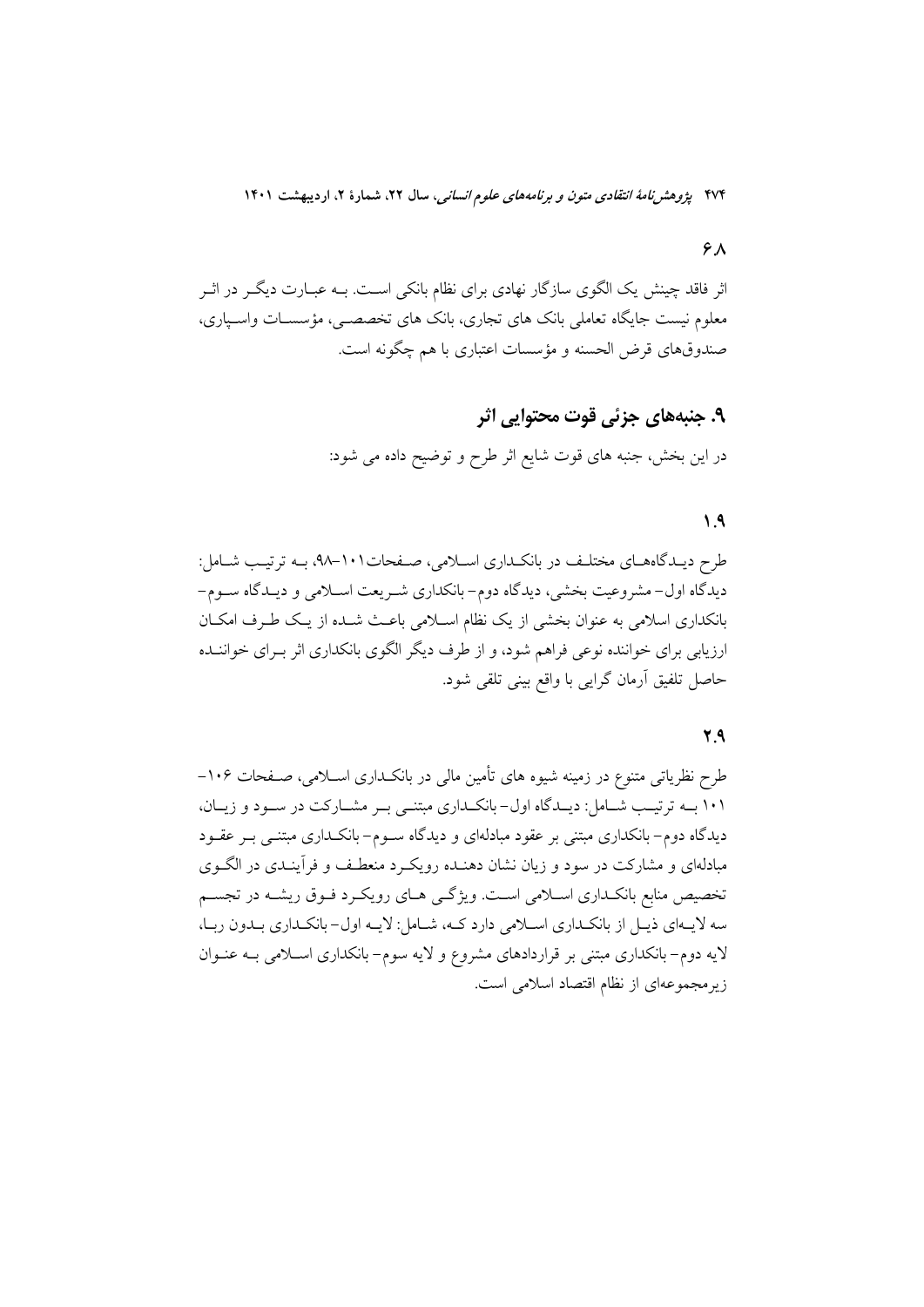۳٩

بر مبنای دو جنبه قبل امکان تجسم نظام موجود بانکداری ایران به عنوان یک نظـام درحـال گذار به نظام بانکداری اسلامی مطلوب فراهم می شود. به عبارت دیگر، نه خواننده نـوعی آن را کاملاً یک نظام بانکی غیر اسلامی فهم میکنـد و نــه ظرفیــتهــای تــاکنون مســتقر نشــده بانکداری اسلامی را در آن نادیده میانگارد. این فهم هم واقع بینانه و هم الهـام بخــش بــرای حرکت به جلو است.

### ۱۰. جنبههای اصلی قوت محتوایی اثر

در این بخش به معرفـی و توضـیح جنبـه هـایی از قـوت اثـر پرداختـه کـه سـاختار اثـر را تحت تأثير قرار مي دهد.

#### $\lambda$

براساس مبانی منطقی و نظرخواهی تجربی از دانشجویان، اثر انتقالدهنده یک فهـم مشــروع، منطقی و امکان پذیر از بانکداری اسلامی به مخاطب نوعی است.

این اثر سعی کرده مبنای حقـوقی یـا چـارچوب قـراردادی تمـام شـیوه هـای تجهیـز و تخصیص منابع را، به عنوان مهمترین بخش خدمات بانکداری، منطبـق بـر اصـول و قواعـد فقهی قراردهد و بر این مبنا یک فهم مشـروع بــه مخاطـب انتقــال دهــد. ایــن فهــم مشــروع منطقی است، یعنی در ضدیّت با عقل جمعی منفصل از نظام سرمایهداری نیست. از طـرف دیگر در ضدیّت با دستاوردهای تمـدن نـوین بشـر، حتـی بخـش غیـر ایـدئولوژیک نظـام بانکداری نوین نیست. شاهد مثال آن اسـت کـه الگـوی بانکـداری بانکـداری اســلامی اثــر بهصورت جزئي اكنون در بعضي كشورهاي صنعتي غير مسـلمان در حـال اجـراء هــمراه بــا کارایی است. الگوی پیشنهادی اثر، به ویژه در فصل ششم، بر مبنای اصول خود با توجــه بــه اقتضائات درونی و بیرونی نظام بانکی از انعطاف پذیری برخوردار است. بـه عبــارت دیگــر نظام بانکداری اسلامی، امکان پذیر معرفی شده است.

 $Y.$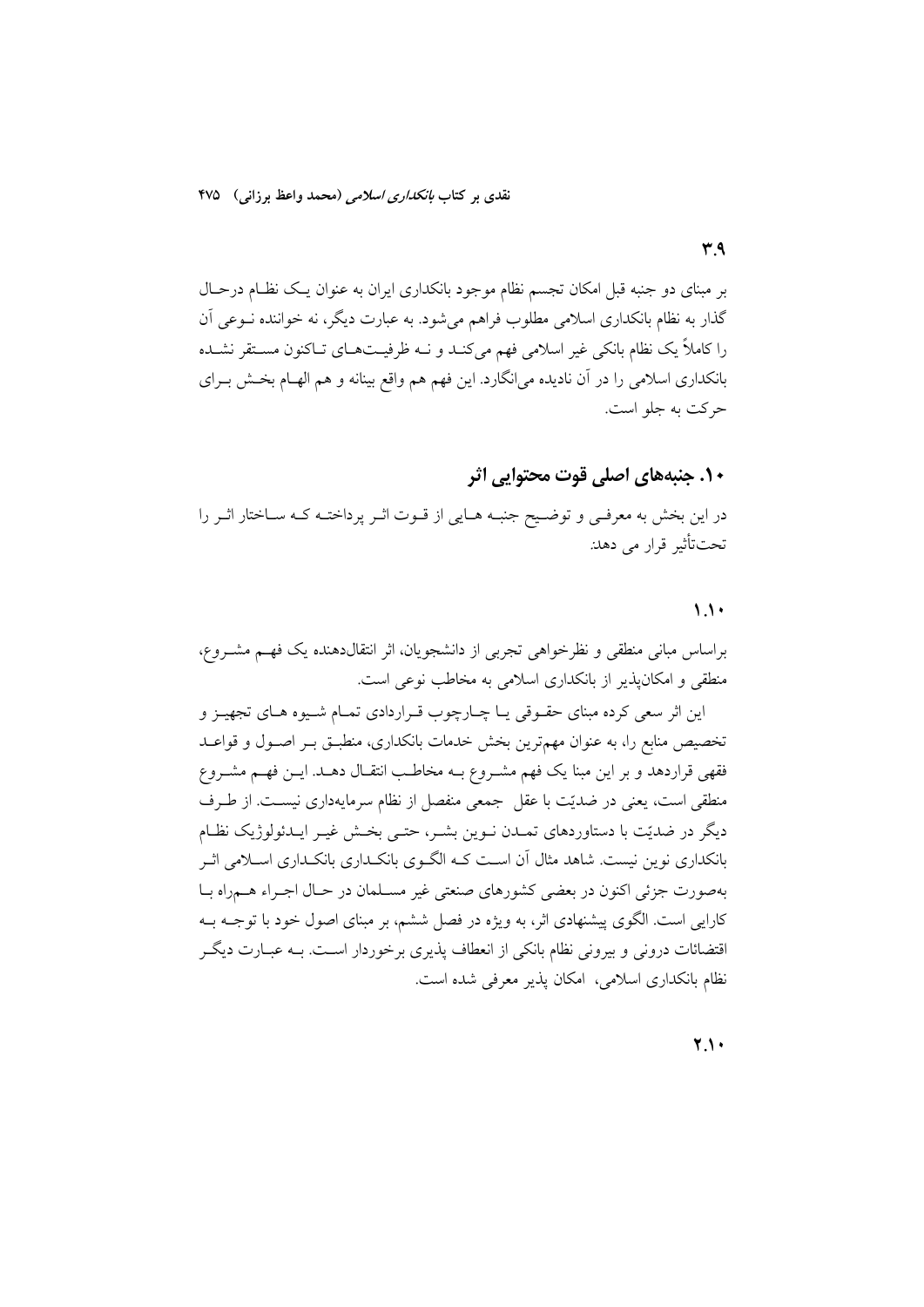آنچنان که ذکر شد، اثر انتقالدهنده یک فهـم مشـروع، منطقـی و امکـانپــذیر از بانکــداری اسلامي به مخاطب نوعي است.

#### ۳1.

محتوای اثر در ذیل الگوی سرمشق برگرفته از شریعت اسلام، بـا تمـام معیـار هـای معمـول ارزیابی نظام اقتصادی یا هر زیر نظام آن شامل معیارهای کارایی، بهینگی، پایــداری و برابــری تضادی ندارد. برای مثال اثر نظام بانکداری اسلامی را رقابت پــذیر در مقیــاس بــینالمللــی معرفی میکند. در این زمینه پیام فصل سوم در زمینه سیر تاریخی تجربـه بانکـداری اسـلامی در جهان از این منظر قابل طرح است. به عبارت دیگر اثر سعی کــرده تلفیــق ســاز گــاری از مباني شريعت، منطق اقتصادي و تجربه اقتصادي ايجاد كند.

#### $Y_{.}$

اثر دارای عمده ویژگی های یک متن درسی برای آموزش درس بانکـداری اســلامی در دورهٔ كارشناسي اقتصاد است.

#### $0.1$

اثر دارای عمده اجزاء لازم یک متن درسی شامل پیش گفتار، سیر موضوعی مـنظم فصـلهـا، پیش گفتار فصل، بحث اصلی در چند قسمت، خلاصه فصل و پرسش هـای فصـل اسـت و در پایان دارای کتاب نامه فارسی، عربی و انگلیسی است. اثـر در بیــان مطالــب از نمــودار و جدول استفاده کرده است. اثر مبتنی بر مطالعات متعدد و وثیق قبلی است و دارای ۱۸۵ منبع فارســي، عربــي و انگليســي اســت. از مجموعــه منــابع ذكـر شــده، هفــت منبــع متعلــق بــه نویســنده اول، نظرپــور، محمــد تقــي، و٢١ منبــع متعلــق بــه نویســنده دوم، موســویان، سیدعباس، است. به عبارت دیگر این کتاب درسی متکی به پژوهشهای متنوع قبلی دو تـن از نویسندگان خود در موضوع است. براساس تجربه نگارنده، اثر به عنوان متن درســی دوره كارشناسي در مقايسه با آثار موجود محدود از موقعيت رقابتي برخودار است.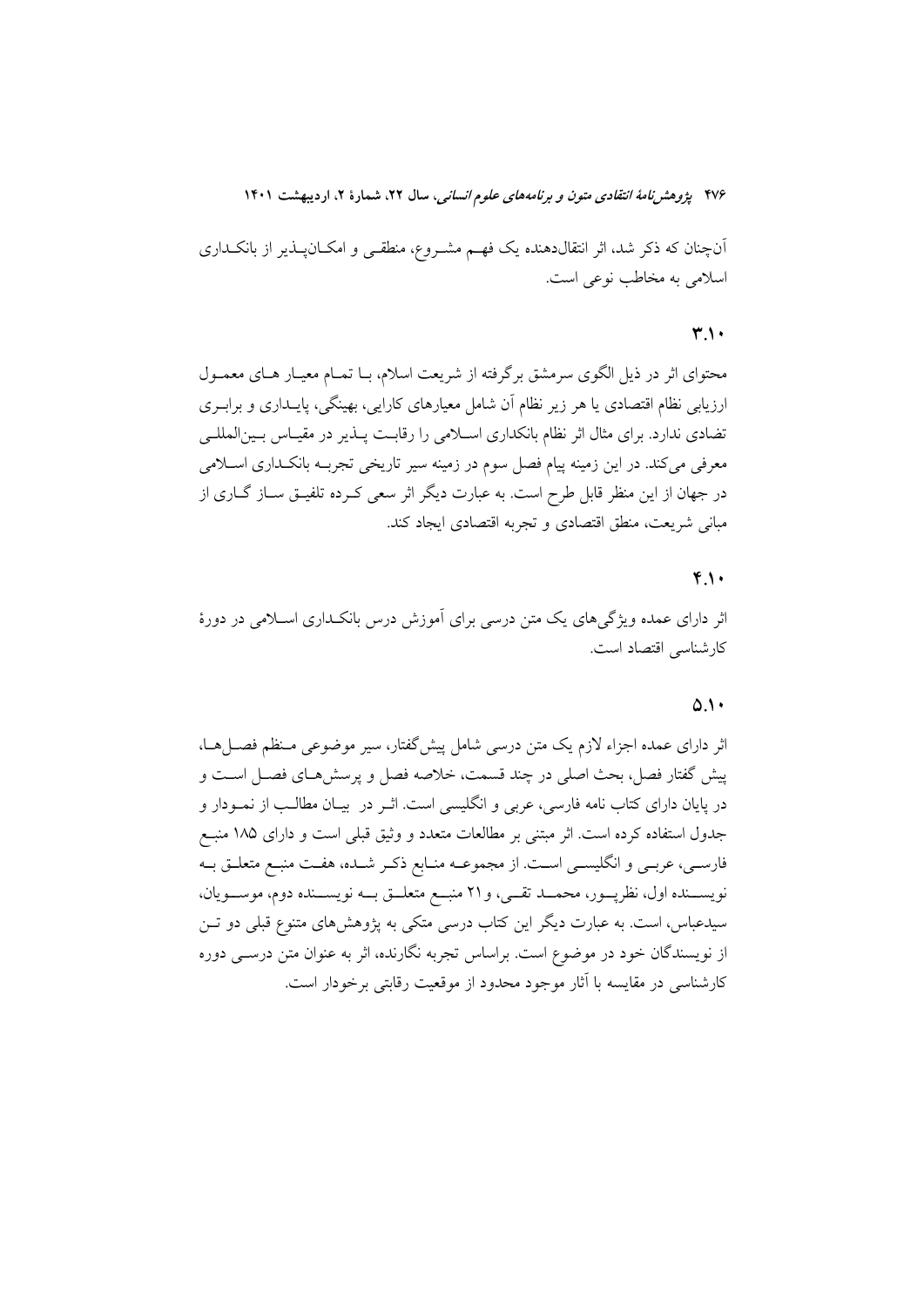**6.10**

ثر از حیث محتوا فرایندی است و کل منسجمی را به خواننده انتقال میدهد.

ثر دارای یک سیر ذهنی منظم اسـت. سـیر فــوق از مجموعــه اجــزاء نظـری و تجربــی تشکیل شده است. ان چنان که در بخش ارزیابی تحقق اهداف هر فصـل توضـیح داده شــد، هر فصل کمابیش از نارسایی برخوردار است، معهذا نارسایی درون فصل مانع ســیر ســازگار و فرایندی اثر نشده است. اثر در فصل اول سعی در معرفی نهاد بانک بر مبنای سیر تــاریخی یجاد ان داشته است. در این رابطه ان چه مفهوم بانک را در ذهن خواننده نوعی می نشــاند. توجه به تجربه در چارچوب تاریخی و نه انتزاع ذهنی صرف اســت. در فصــل دوم یکــی از کارکردهای ان، ایجاد پول بانکی، و ماهیت و مشروعیت قیمت ان، بهره، بــه اختصــار طــرح شده است. در فصل سوم سیر تجربه بانکداری اسلامی اورده شده اسـت. در فصــل چهــارم چهارچوبهای قراردادی ممکن برای بانکداری اسلامی ارائه شده است. در فصل پنجم اثــار منطقی چارچوبهای قرادادی بانکداری اسلامی در مقایسه با پی|مدهای چــارچوب قــرض ربوی، به عنوان مبنای حقوقی بانکداری متعارف، مقایسه شده است. ضعف ایــن مقایســه بــه کتفاءکردن ان به مقایسه منطقی وعدم پرداختن به مقایسه کارکردی و تجربی، بــه جــز یــک مورد محدود در صفحه ۱۷۶، است. در فصل ششم سعی شده یک الگوی مفهــومی از نظــام بانکداری ایران مبتنی بر قانون عملیات بانکی بدون ربا اورده شود. در فصل هفـتم دو شــیوه جدید از اعطاء تسهیلات، اعتبار در حساب جاری و کارت اعتبـاری، در بانکــداری اســلامی طرح و شروط به کارگیری ان در این نظام بانکی توضیح داده شده اسـت. در فصــل هشــتم مسئله جریمــه تــاخیر تادیــه طــرح و ابعــاد اقتصــادی و فقهــی ان بیــان شــده و در نهایــت بدون جمع بندی راه حل۱های مختلف برای حل این مسئله اورده شده است. در فصل نهم بــه موضوع جایگاه نظارت و شورای فقهـی در بانکــداری اســلامی پرداختــه شــده اســت. ایــن پردازش با بیان مبانی منطقی و به دنبال ان طـرح تجربیــات جهــانی ســعی در تبیــین حــدود ختیـارات و مسـئولیتهـای ان نمـوده، بـدون ایـنکـه در خصـوص چگـونگی تحقـق ان جمع بندی کند. در فصل دهم به موضــوع جدیــد بانکــداری مرکــزی در بانکــداری اســلامی پرداخته است. شیوه پردازش صرفا توصیفی و نه الگو سازی بوده و منجر بــه قاعــدهگــذاری در زمینه سیاست بانکی نشده است. هم چنین اساسا به موضوع مهم و چالش برانگیــز خلــق پول بانکی وارد نشده است. در فصل یازدهم با روش توصیفی بــه موضــوع اســیب شناســی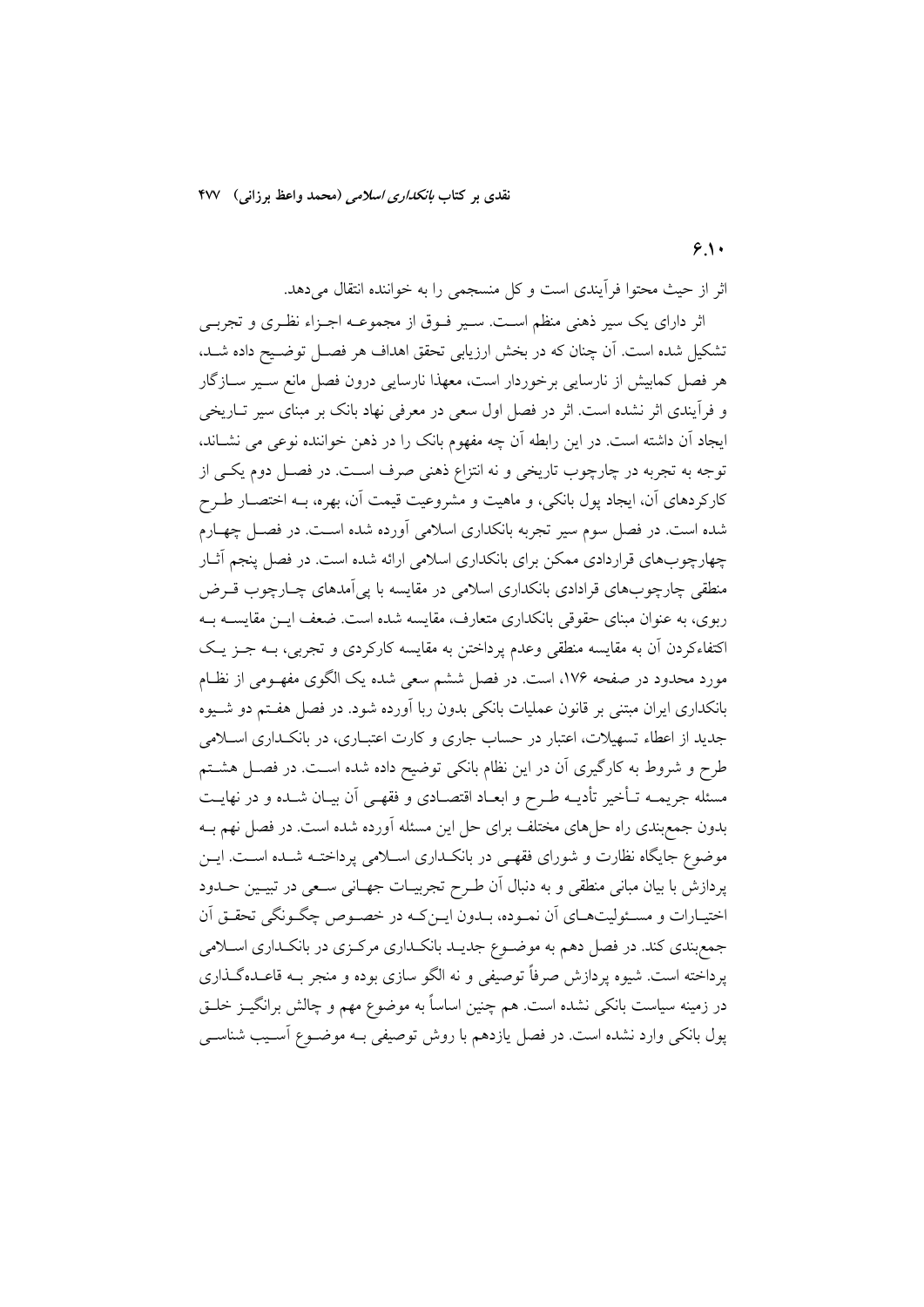نظام بانکی ایران پرداخته است. توصیف فوق هرچند ابعـاد متنـوعی را پوشــش داده، امــا بــه واسطه الگومند نبودن و عدم اولويت بندي به تنهايي نمي تواند مبناي سياسـتهـا و اقــدامات اصلاحي قرار گيرد.

### $V_{\cdot}$

اثر یکی از دستاوردهای عینی وحدت حوزه و دانشگاه است. در واقع اثر برآیند همکاری دو نهـاد حــوزه و دانشــگاه در موضــوع بانکــداری اســلامی است. وسعت ، تنوع و كيفيت منابع استفاده شده مؤيد دخالت دو نهـاد فــوق مــي باشــد. در تدوین اثر سعی بر در هم اَمیختن روش شناسیهـای مجـزا، ماننـد درهــم اَمیخـتن دوروش شناسی استدلالی و تجربی شده است. از طرف دیگر سعی در امتزاج گزارههای هنجباری ببا گزارههای تحلیلی برای نیل به گزارههای سیاستی و تدبیری شده است.

### ۱۱. جنبههای اصلی ضعف محتوایی اثر

در این بخش چند مورد از نارساییهای ساختاری اثر توضیح داده می شود، کـه رفـع آنهـا مستلزم تحول در روش و محتوا است:

۱.۱۱ اثر بانکداری اسلامی را در یک اقتصاد بسته طرح کرده است.

اثر در چهارچوب بانکداری اسلامی به موضوع چگونگی ارائه خدمت نظـام بانکـداری بــه تجارت بینالملل نپرداخته است و لذا به شیوهها و ابزارهای پرداخت در تجارت بین الملـل که نوعاً متضمن نقش اَفرینی بانک است، وارد نشده است. اهمیت موضوع ً ورود بانکــداری اسلامی به عرصه بانکداری بین|لملل در این است کـه عملیـات تـأمین مـالی در بانکـداری بینالملل رایج عمدتاً مبتنی بر قرارداد قرض ربوی است کـه نــه مــیتــوان آن را پــذیرفت و نه میتوان کنار گذاشت. توسعه نظام بانکداری اسلامی بـه عرصـه عملیـات بانکـداری بين|لملل حلكننده معضل فوق است كه اساساً اثر به آن نيرداخته است.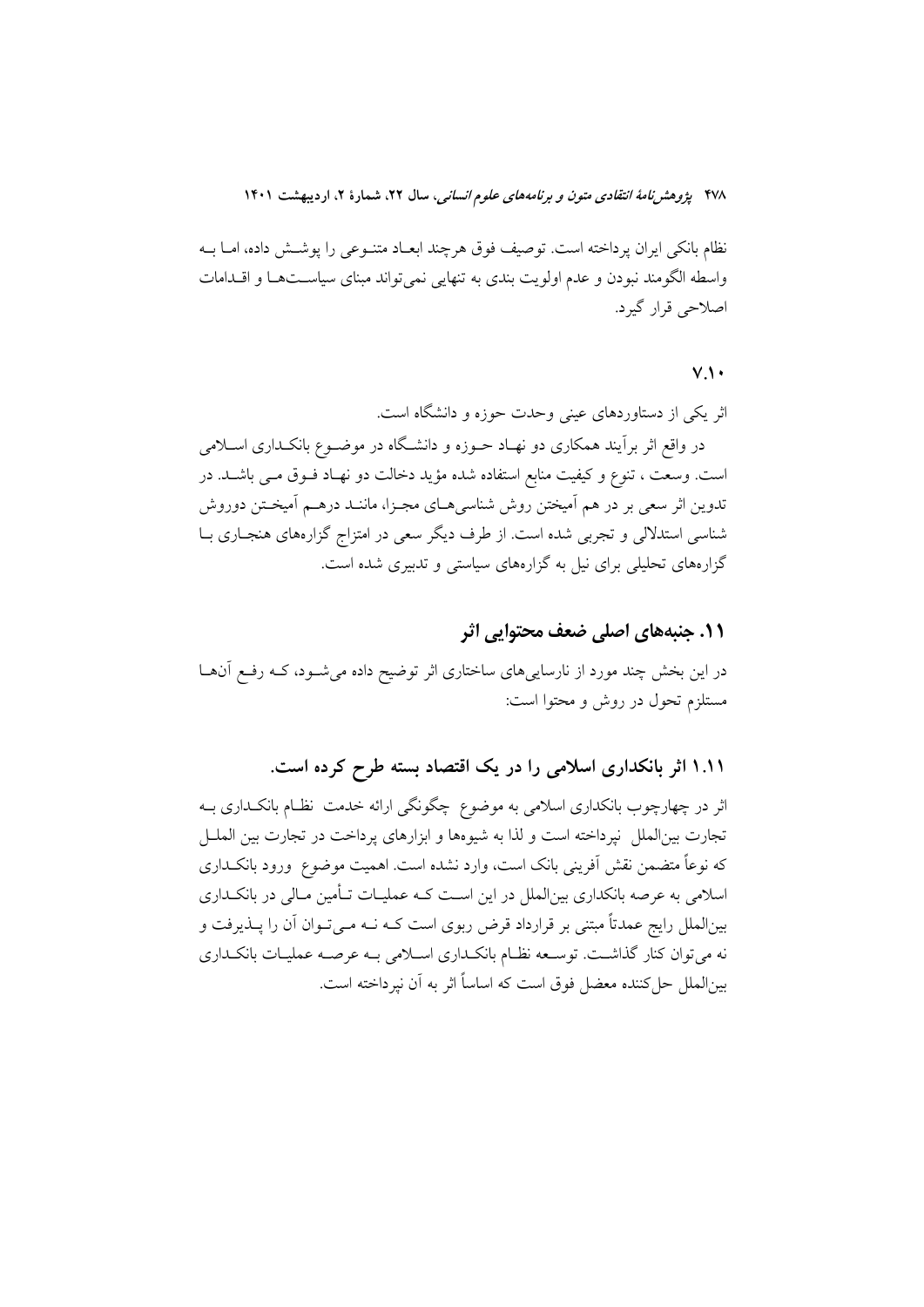۲.۱۱ رویکرد اثر در تبیین بانکداری اسلامی خرد و ایستا است.

رویکرد اثر در تبیین موضوعات بانکداری اسلامی، آن چنان کـه در بخـش ارزیـابی فصـول ملاحظه شد عمدتاً خردی است و فاقد نگرش جمعی سازی، شامل جمعی ســازی رفتــاری و جمعی سازی زمانی، است. برای مثال اثر به تمایز رفتار سیرده گذار و سرمایهگذار نــوعی با رفتار جمعی سپردهگذاران و سرمایهگذاران توجه نکرده اسـت و تلویحــاً هــر دو را مشــابه فرض كرده است. فقدان رويكرد جمعي سازي زماني باعث ايستا شدن عمده تحليلهاي اثـر شده است. به عبارت دیگر هر چند موضوع اثر نظام بانکداری اسـلامی اسـت، امـا رویکـرد فقهي اثر در حد مورد توقع، رويكرد نظام گرانيست.

۴.۱۱ اثر به شدت فاقد الگوی کمی در موضوعات کمّی است.

اثر الگـوى مفهـومى خـود را بـه صـورت يـك الگـوى رياضـي، ولـو يـك الگـوى سـاده خلاصهشده، معرفی نکرده است. یکی از یی اَمدهای رویکرد موجود اثر عدم امکـان ارتبـاط روشن بین فروض با نتایج در موضوعات است. دیگـر یــی آمـد آن، محـدود شــدن جامعــه هدف استفاده كننده است.

# ۴.۱۱ اثــر در حــوزهٔ سیاســتگــذاری پــولی- بــانکی فاقدقاعــدهگــذاری عملياتي است.

تحلیل های ارائه شده در زمینه یول و بانکداری وقتی راهنمای عمل برای مقـام پـولی، بانـک مرکزی، در سیاستگذاری میشود کـه بـر مبنـای آنهـا قواعـد عملیـاتی اسـتخراج شـود. بااین حال، در اثر بر مبنای تحلیل های ارائه شده، قواعد عملیاتی به دست نیامده اسـت. بـرای مثال فصل دهم که موضوع آن «بانک مرکزی و سیاست پول<sub>ی</sub>» است، فاقـد قاعـده یــا قواعـد عملياتي است.

به واسطه فقدان قواعد عملياتي در اثر نمي توان به پرسشهايي از قبيل اين كه حـد بهينــه بدهی بانک در نظام بانکداری اسلامی چقدر است یا چگونه میتوان آن را تعیمین کـرد، یــا اولویت بندی الگوی تجهیز و تخصیص منابع در بانکداری اسلامی چگونه است، پاسخ داد. البته دانش ذخیره شده در اثر بالقوه ظرفیت استخراج قاعده، یا قواعد، عملیـاتی را در بـردارد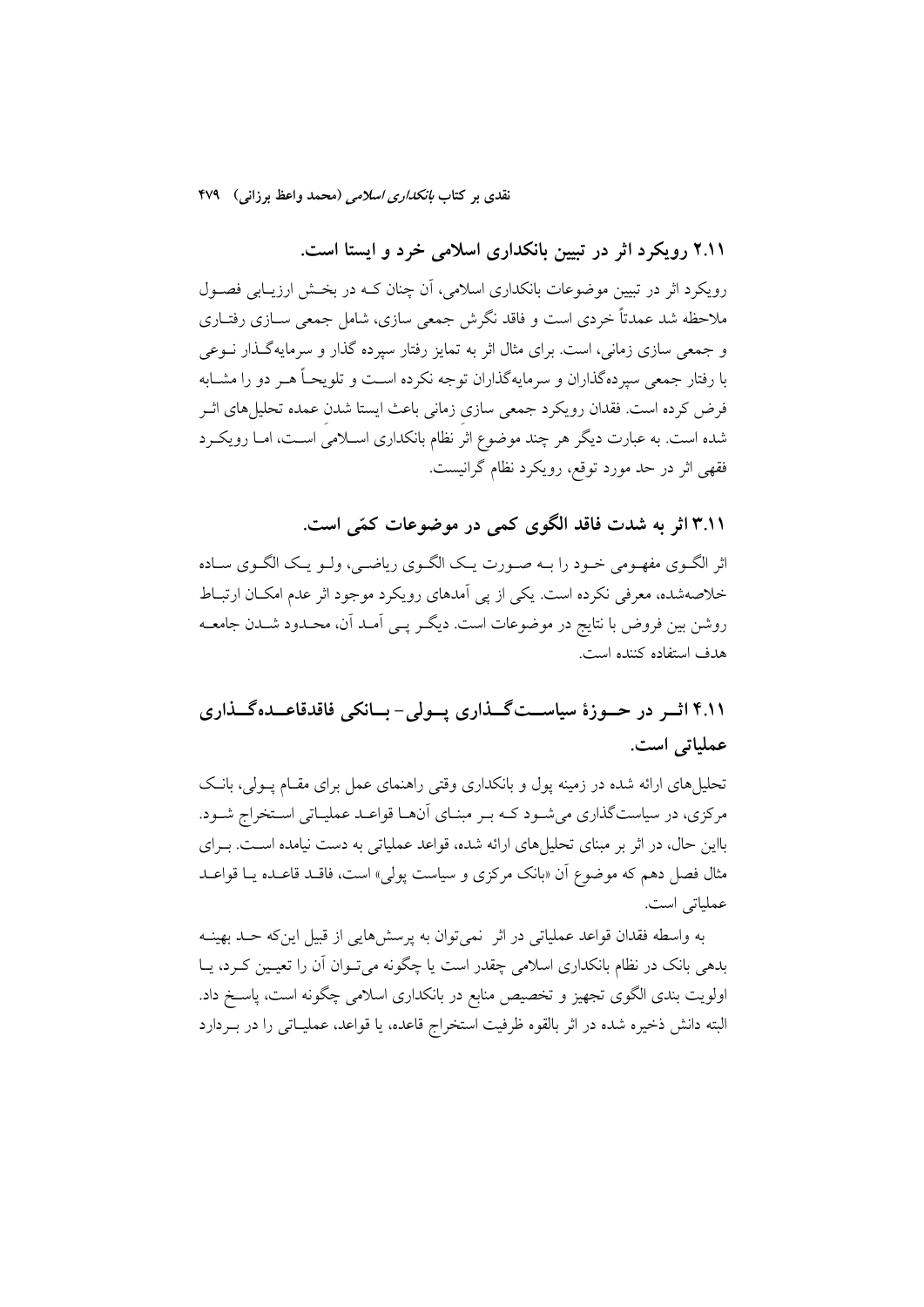و می توان قاعـدهگـذاری عملیـاتی را در ایـن اثـر در سـطح سـاده و متناسـب بـا مخـاطبین صورت داد. برای نمونه، این اثر می تواند دامنه بهینه بدهی بانک را پیشنهاد کند.

### **۱۲. نتیجهگیری**

کتاب «بانکداري اسلامي» با وجود برخي از نارسائي هاي شکلي، در مجموع قواعـد نگــارش و ویرایش در آن به خوبی رعایت شده است و اثر روان و رسا است. مهــمتـرین جنبـههـای محتوایی قوت اثر مزبور ایــن اسـت کــه ارائــه دهنــدهی فهــم مشــروع، منطقــی، منســجم و امکانپذیر از بانکداری اسلامی به مخاطب نوعی است. به علاوه دارای عمـده ویژگـیهـای یک متن اصلی درسی برای درس بانکداری اسلامی دوره کارشناسی اقتصاد میباشد.

مهمترین ضعف های محتوایی اثر شامل بسنده کردن طـرح نظـام بانکـداری اسـلامی بـه اقتصاد بسته، رویکرد خردی و ایستایی آن و عدم ابتنای آن بر الگـوی کمّـی در موضـوعات كمّى يذير است. لذا ييشنهاد مى شود در چاپهاى بعدى ضمن حفظ جنبههاى قـوّت اثـر و حفظ حقوق فکری نویسندگان، موارد ضعف به گونهای اصلاح شود که قابلیت آموزشی اثـر تقويت و امكان ترجمه بين|لمللي أن فراهم شود.

### یے نوشتھا

- ١. اصول ٢٣ و ٢٩ قانون اساسي مصوب ١٣٥٨ با اصلاحات ١٣۶٨
- ۲. متأسفانه وسیله نقلیه دکتر محمد تقی نظریور در سال ۱۳۹۷، طی مســیر ســفر بــه کــربلای معلــی دچار حادثه شد و ایشان دار فانی را وداع کرد. رحمت الهی نثار آن اندیشمند فرزانه باد.
- ۳. متأسفانه دکتر سید عباس موسویان، در سـال ۱۳۹۹ بــه بیمـاری کرونــا مبـتلا شــد و دار فــانی را وداع كرد. رحمت الهي نثار آن متفكر حكيم باد.
- ۴. در اثر بر خلاف متن اصلی کتاب جان مینارد کینز انتظار کاهش قیمت ها در کنــار انتظــار کــاهش نرخ بهره أورده شده است.
- ۵. گزیدمای از ادبیات مربوط به اخلاق در بانکداری اسلامی در این اثر معرفی شده است: واحدی منفرد ف.، واعظ برزانی م. و طغیانی م. (۱۳۹۹،زمستان). تبیین معیارهـای اخـلاق در بانكداري اسلامي.